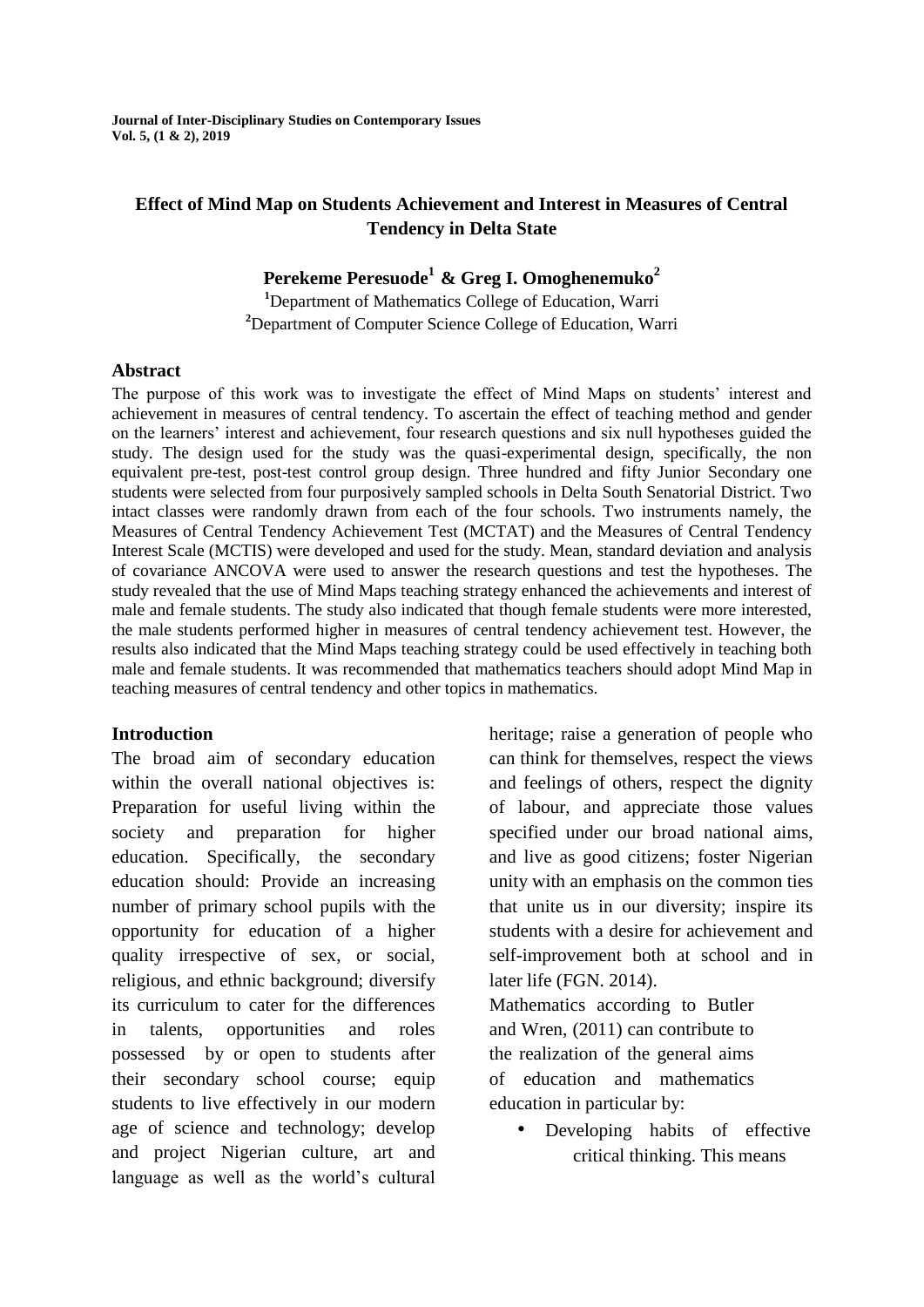developing logical reasoning both inductively and deductively;

- Providing competence in the basic skills and understanding for dealing with number and form;
- Fostering the ability to communicate thought through symbolic expressions;
- Developing the ability to differentiate between relevant and irrelevant data and to make relevant judgment though the discrimination of values;
- Developing intellectual independence and aesthetic appreciation and expression;
- Advancing the cultural heritage through its own total physical and

social structure.

The role of mathematics in the society has been variously recognized and acknowledged as the key to the science and technology based courses, and as useful to man in his daily living (Aminu, 1990). In support of this Ale, (1994) stated that mathematics is the backbone of knowledge. Eguavon, (2002) also remarked that mathematics is the pivot of all civilization and technology development. According to Dedron and Itard, (1974) mathematics arose from the need for areas and volumes. Furthermore, Adegboye, (1999) described mathematics as universal language of communication. It is proved to be the sharpest tool through its application in different subjects and in every day life. Mathematics helps to enumerate, calculate, measure, collate, group, analyze and relate knowledge (Osafehinti, 1986). All these were signals given to mathematics as a descriptions tool for sustainable development. Odo, (1990) pointed out that mathematics is a model for thinking, developing scientific structure, drawing conclusion as well as for solving problems. Perhaps it is because of the importance of mathematics that the study has been made compulsory in secondary schools.

In spite of the social, cultural and disciplinary values of mathematics world wide, the annual WAEC examination results indicate poor performance of students in senior secondary certificate examination (S.S.C.E) in mathematics as many of the candidates scored zero or marks within zero range. Factors identified by the Chief Examiner's Report as being responsible for the poor performance include poor preparation of students for the examination and failure to observe the rubrics. Furthermore, Chief Examiners' Report (2000) stated that many of the questions demanded fundamental understanding of the subject. The questions were devoid of guess work. The rubrics were clear and unambiguous, yet the candidates performed poorly. One of the suggestions for remedy by the Chief Examiners' Report was that teachers should emphasize to the students that the concepts of the senior secondary school mathematics depend on their understanding of mathematics concepts at the junior school level. Hence, students' poor performance in mathematics at a higher level is a reflection of a weak foundation in mathematics at the lower level. In other words, performance at the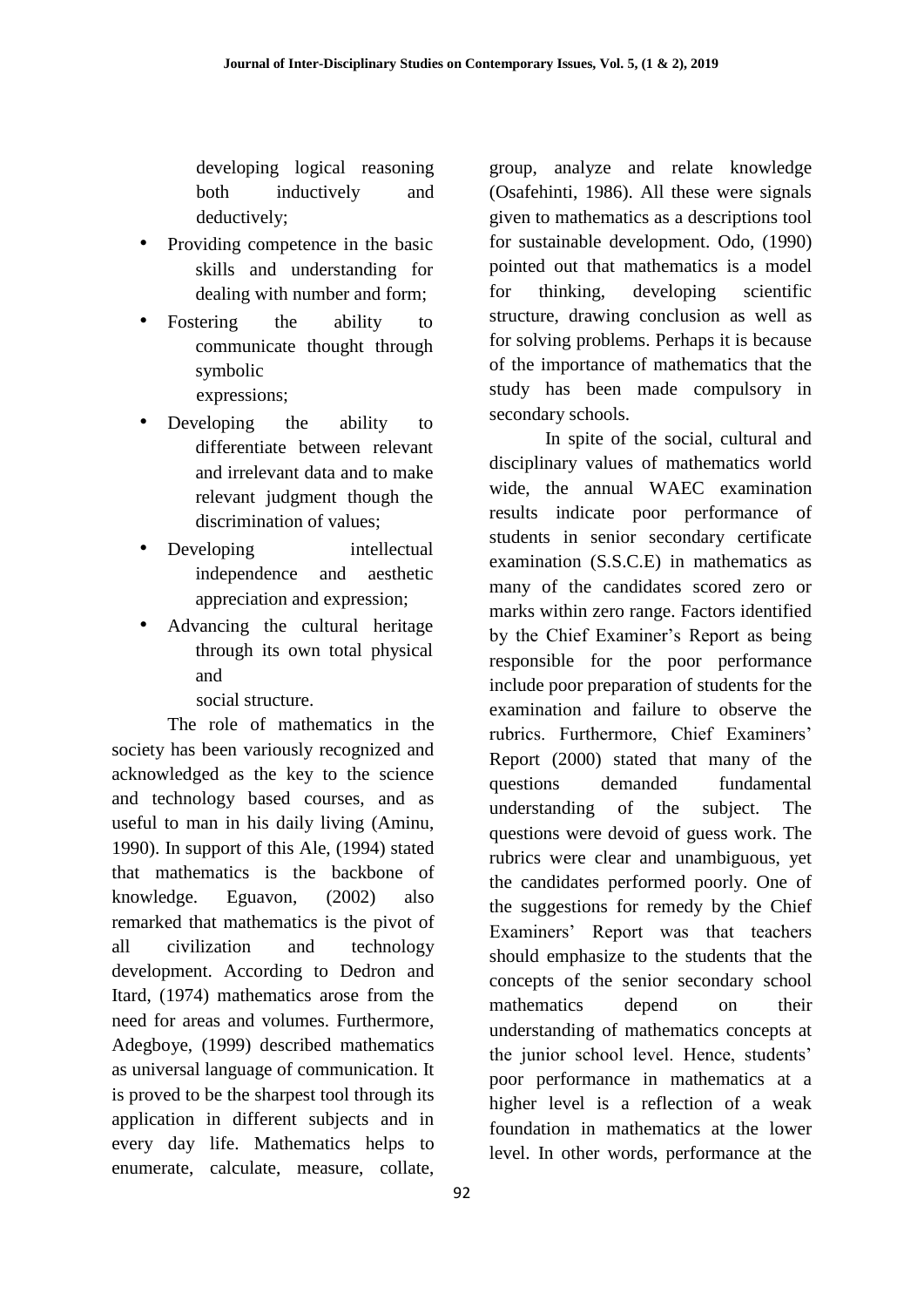higher level depends on what is learned at the lower level.

Adedayo, (2001) stated that the problem of failure at the secondary school level has always been attributed to teachers' failure to use appropriate method of teaching. Obioma, (1984) also attributed pupils' poor performance in mathematics to be dependent on the teachers' use of inappropriate methods of teaching such as descriptive and lecture method. Consequently students loose interest in learning. When one is interested in an activity he is likely to achieve highly in that activity. In other words interest is believed to be an important variable in learning. According to Oxford Advanced Learners Dictionary, interest is condition of wanting to know or learn about something or somebody. It is quality that arouses concern or curiosity. However, interest to do something implies giving ones attention to something because the person enjoys finding out about it or doing it. When something is interesting, it attracts attention of people because it is special and exciting. Okpara, (1985) asserted that although pupils' poor performance in school subjects may be related to their lack of interest and commitment to their studies and inadequate support from their parents and even the government, all that the teachers are used to, is the conventional (talk or lecture, descriptive) methods rather than strategies that involve pupils' participation. Ammo, (2002) also relate the failure of students in mathematics to the teachers' incompetence or ineffectiveness and lack of interest in the subject by the students.

According to Oyadiran, (1991) students display poor performance due to lack of interest in the subject, inadequate preparation and failure to use instructional materials to teach mathematics, there is lack of consideration given to materials like textbooks. Consequently students are scared of the subject. Other factors identified by Amoo, (2001) that are responsible for students' poor performance in mathematics are the overloaded and unrealistic nature of the curriculum, teacher "teach all" policy at primary and Pre-Primary levels of education, delay in the payment of teachers' salary, poor environmental background which a child encounters before he leaves home for his immediate environment, recruitment of unqualified mathematics teachers and the societal call for certificate without proficiency lead students to cheat in order to pass exanimation (that is through examination malpractice). The question then is what is the way out? Identification of a problem they say, is a step towards its solution. To the researcher, there is need to search for a strategy where students must be given sufficient opportunity for creative activity where each can bring out his own measure of talent and thereby display his personality. This process might be enhanced by having the students in small groups, to discuss about the concepts taught and connections to be drawn. Consequently, the students develop awareness of his or her own knowledge organization. Hence this study was motivated by the desire to adapt mind map in the teaching of measures of central tendency in junior secondary schools.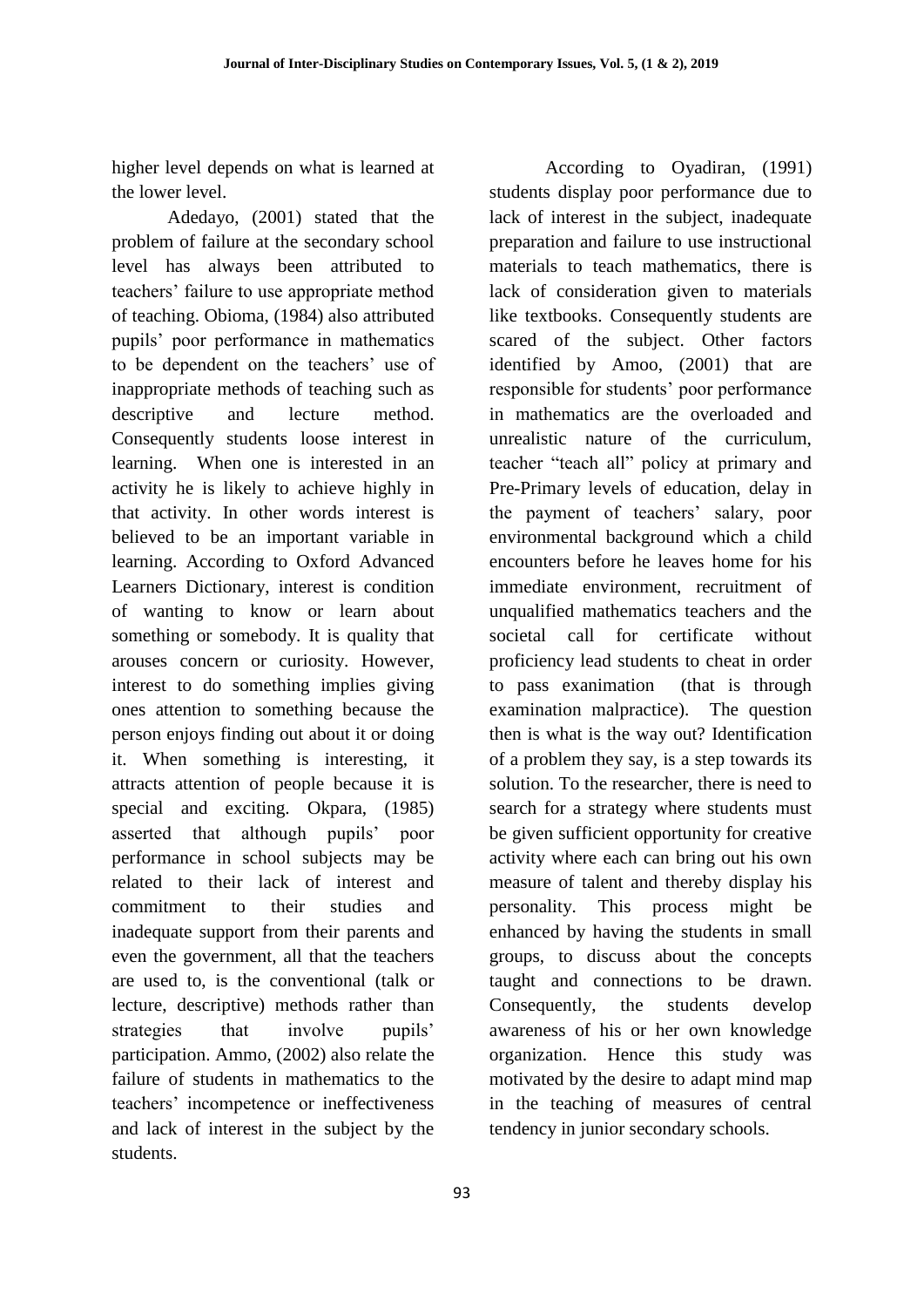Mind Map according to Wikipedia encyclopedia (1998) is a diagram used to represent words, ideas, tasks or other items linked to and arranged radially around a central key word or idea. It is used to generate, visualize, structure, classify ideas, and as an aid in study, organization, problem solving and decision making. Mind map according to Hugh, (2003) is a convenient graphical tool that helps one think and learn by putting complex thoughts or interconnected ideas into simpler forms or ideas. He concluded that mind map can be used to take lecture notes, plan an essay / dissertation /thesis, outline a presentation / seminar, revise a topic being studied, make notes from textbooks, summarize articles / chapters, organize one's thought about any topic (whether academic / emotional / personal). Mind map, or radiant thinking as it is sometimes called, is a fairly good techniques that allows one to both brainstorm and structure his thoughts using graphics, colours, and words in a freeranging map (Kennedy, 1999). Furthermore, Brinkmann, (2001) stated that mind map may show connections between mathematics and the rest of the world. As a mind map is open for any idea someone associates with the main topic, non mathematical concepts may also be connected with a mathematical object. Thus it becomes obvious that mathematics is not an isolated subject but is related to the most different areas of "the rest of the world". The researcher defines mind map as a diagram used to develop and organize information in such a way that the central (main) idea is in the centre from these, other sub-ideas are developed and

organized. Simply put, it is a mnemonic technique for sorting out both simple and complicated ideas. In other words, the structure of a mind map allows one to organize hierarchically mathematical knowledge.

The special structure of a mind map according to Hemmerich, (1994) has an open structure, one may just let one's thoughts flow, every produced idea may be integrated in the mind map by relating it to already recorded ideas. Mind maps drawn by students provide information about the students' knowledge. The student, in small groups, construct mind maps as by it students have to discuss about the concepts to be used and the connection to be drawn. The students' growth in the understanding of a topic can be checked when asking them to create a mind map. In other words, the connections students make as the map is drawn enables the teacher to assess or evaluate their achievement. Each mind map has a unique appearance and strong visual appeal. Thus, the learning process is speeded up and information recalled faster. From the foregoing, students achieve poorly in mathematics. The researcher sees the need for a teaching strategy that will improve the achievement of both male and female students in measures of central tendency. Thus, the researcher investigated how the use of mind maps affect students' performance in measures of central tendency in statistics.

### **Statement of the Problem**

Secondary education has been acknowledged as preparation of the child for useful living within the society and preparation for higher education (F.R.N, 2004). Any inadequacies and deficiencies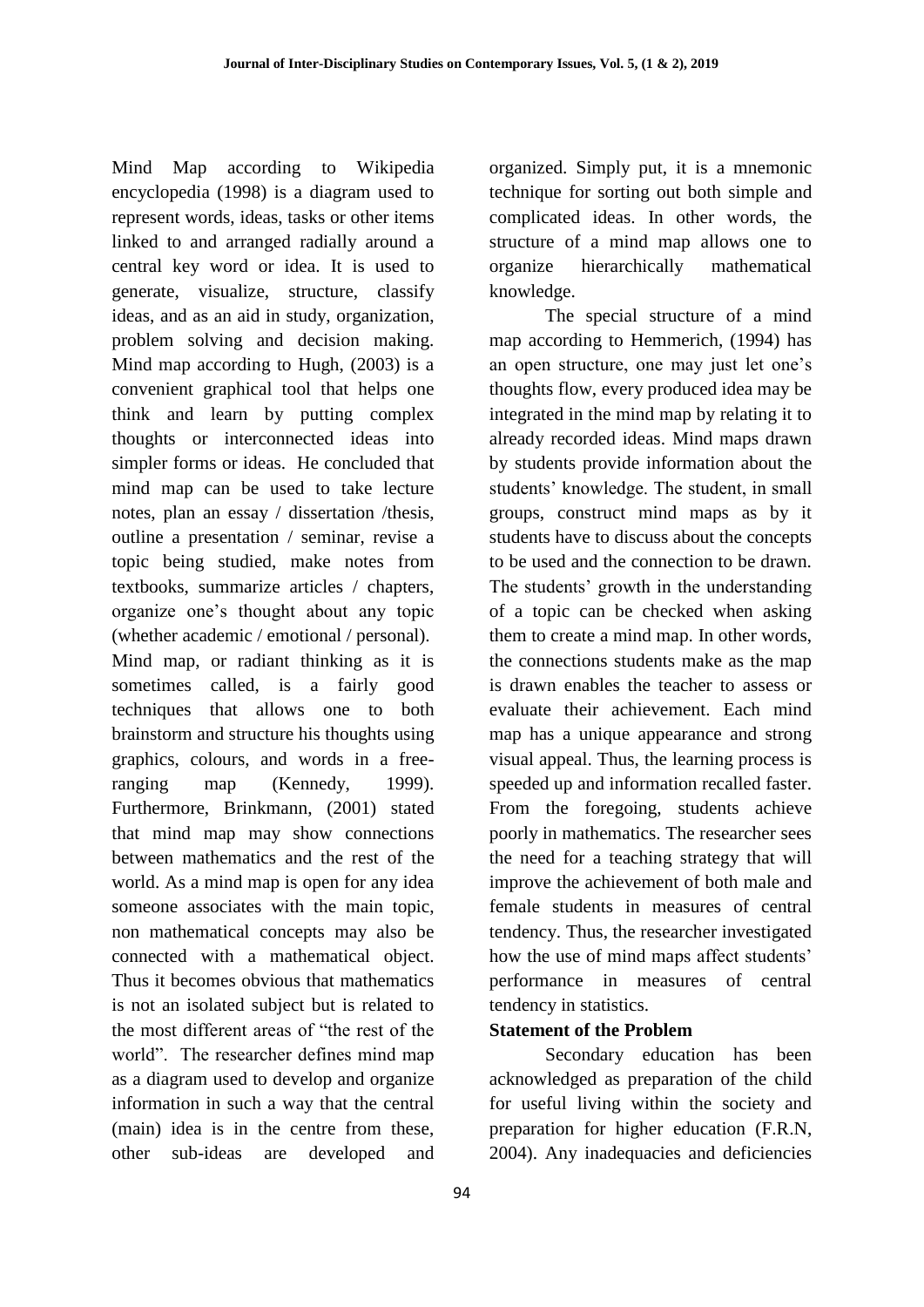at that level are likely, to adversely affect the child's learning at subsequent levels and living within the society. Despite, this recognition accorded mathematics as the key to the science and technology based courses, and useful to man in his daily living students still perform poorly on the subject Aminu (1990). Research results reveal that the methods presently in use by teachers of mathematics are the traditional, talk or lecture rather than the strategies that involve students' participation (Agwagah 1993). Probably, the non-use of innovative methods that are problem solving oriented such as concept maps, mind maps and so on could be the main cause of poor performance of students in mathematics. Mind maps however, has been used as an effective strategy in enhancing students' achievement both in mathematics and other subjects outside Nigeria (Brnkmann, 2002). There is no evidence in literature of the use of mind maps in the teaching of secondary school mathematics here in Nigeria. Therefore, the problem of this study, put in question form is: to what extent will the use of mind map positively affect male and female students' achievement and interest in measures of central tendency?

### **Research Questions**

The research questions formulated to guide this study are as follows:

> 1. What are the mean achievement scores of students taught measures of central tendency using mind maps method and those taught with conventional method?

- 2. What are the mean achievement scores of male and female students taught measures of central tendency with mind maps?
- 3. What are the mean interest scores of students taught central tendency with mind map?
- 4. What is the influence of gender on the mean interest scores of students in central tendency when taught with mind maps?

### **Research Hypotheses**

The following hypotheses were formulated to guide this study, and tested at .05 level of significance.

- **H01:** There is no significant difference in the mean achievement scores of students taught central tendency using mind maps and those taught using conventional method.
- **H02:** There is no significant difference in the mean achievement scores of male and female students in central tendency.
- **H03:** There is no significant interaction effect of method and gender on the mean achievement of students in measures of central tendency.
- **H04:** There is no significant difference in the mean interest scores of students in central tendency when taught with mind maps and those taught with conventional method.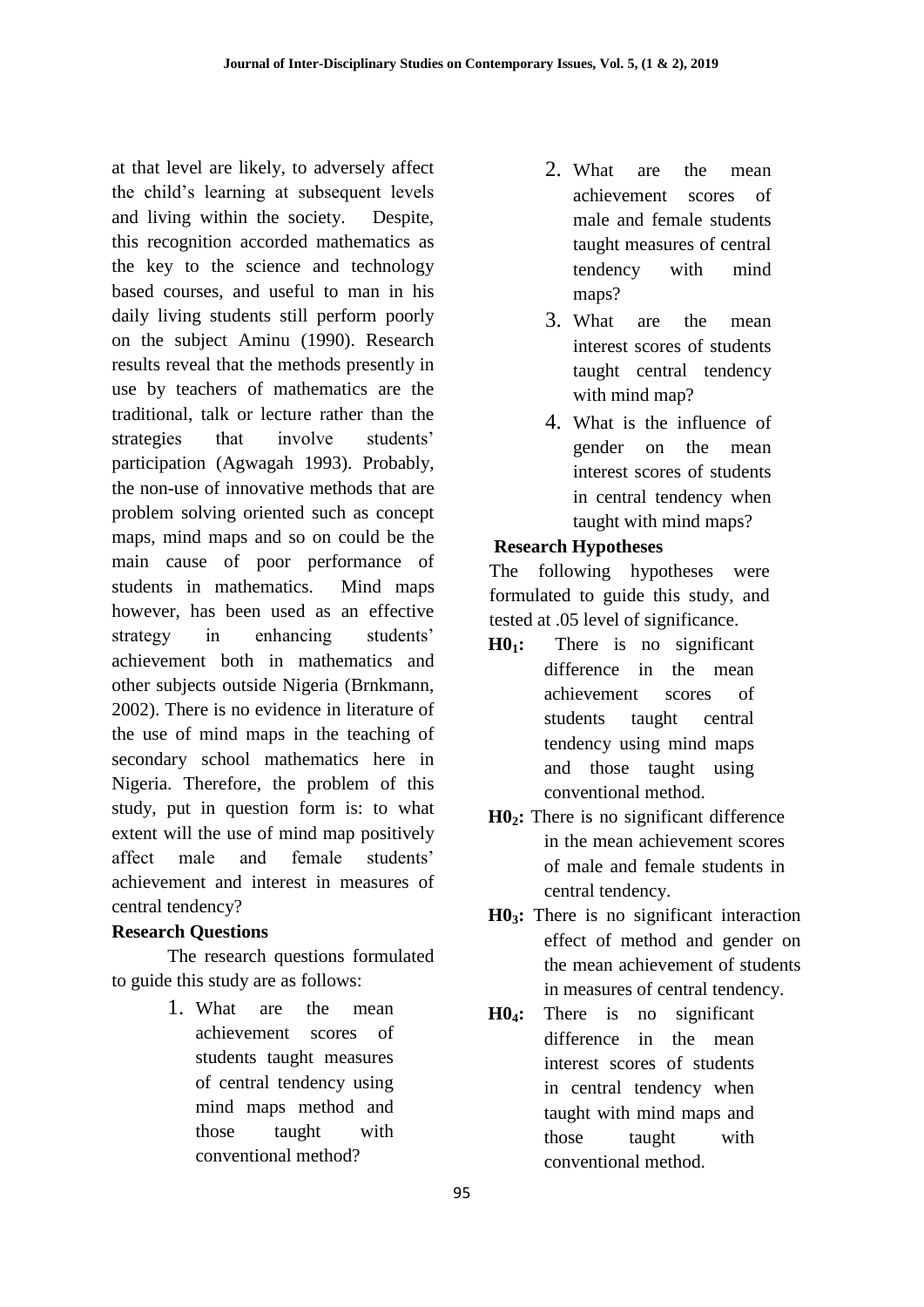- **H05:** There is no significant difference in the mean interest scores of male and female students in central tendency.
- **H06:** There is no significant interaction effect of method and gender on the mean interest of students in measures of central tendency.

### **Purpose of the Study**

The general purpose of the study was to find out the effect of mind maps on achievement and interest of junior secondary school students in measures of central tendency. The study specifically intended to:

- 1 Determine the effect of mind map on the achievement of students taught measures of central tendency.
- 2 Determine the influence of gender on the achievement of students.
- 3 Determine the effect of mind map on interest of students in measures of central tendency.
- 4 Determine the influence of gender on the interest of students in central tendency.
- 5 Determine the interaction effect of method and gender on students' achievement and interest in mathematics.

#### **Significance of the Study**

Evidence of poor achievement in mathematics especially in measures of central tendency as a result of factors earlier highlighted is the motive behind the present study to investigate the effect of mind maps on the achievement and interest of secondary school students in measures of central tendency. Findings of the study would be of immense benefit to:

Secondary school teachers as they would acquire new instructional strategy. This will make the teaching of mathematics more interesting and thus improve teachers' effectiveness. This could secure the attention of the students in the course of instruction and therefore enhance greater interest and learning of mathematics by students.

The results of the study could sensitize curriculum planners on the use of mind map for teaching measures of central tendency. The result of the study would make students have a better understanding of the central tendency. Their involvement in creating mind maps might generate interest and hence facilitate better achievement.

The result would furnish the teacher training institutions such as Institutes of Education, Faculties of Education, and Colleges of Education with useful methods, learning strategies and materials that are useable in secondary schools since educational institutions organize in-service (Sandwich) courses for secondary school teachers. Thus the inservice trainers would acquire the knowledge and as well disseminate the information.

The use of mind map would furnish the text book writers with additional information and variety in the manner of presenting the mathematical materials and instructions that will work in Nigerian school setting.

The result from this study might be introduced during workshops, seminars and conferences. Supervisors and inspectors of education will also benefit from such conference at the state and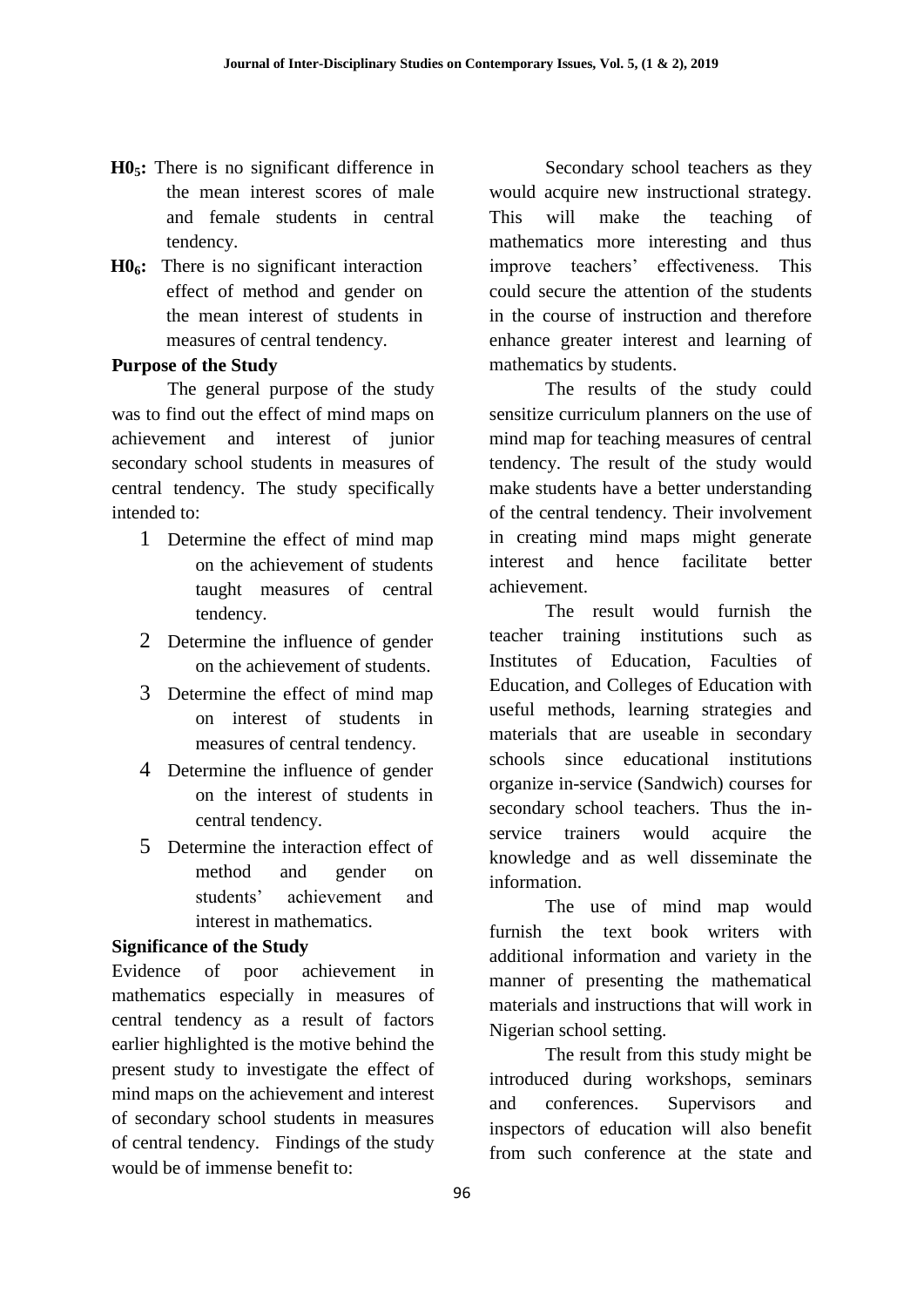federal levels. This, it is hoped will ensure improvement in mathematics methodology in the school to enhance achievement and to generate students' interest in the subject. **Scope of the Study** 

The study will be limited to junior secondary one (JSI) students in the South Senatorial District of Delta State. The J.S.I students was used because measures of central tendency is contained in their curriculum. The topic covered the following contents. Mean as the average, Median as the middle number, Mode as the number with the highest frequency, Word problem on mean, median and mode The topic will be used because it is one of the topics in mathematics that students find difficult as highlighted earlier.

pre-test, post-test control group design. This design was adopted because the experiment was carried out in intact classes (Ali, 1996). Intact classes were used to avoid disruption of normal classes. Thus, there will be no randomization of students into treatment and control groups as this would disrupt school organization. The researcher will manipulate the independent variable; that is teaching strategy and observe the effect on the dependent variables, which is achievement and interest.

# **Research Method**

### **Research Design**

The design of this study is the quasi-experimental design; specifically, the non-equivalent

| Table 1; Design Format |                 |                                     |                  |  |  |  |  |  |
|------------------------|-----------------|-------------------------------------|------------------|--|--|--|--|--|
| Group                  | <b>Pre-Test</b> | <b>Research</b><br><b>Condition</b> | <b>Post-Test</b> |  |  |  |  |  |
| Experimental<br>Group  | ${\rm Y_c}$     | X                                   | $Y_{b}$          |  |  |  |  |  |
| Control Group          | ${\rm Y_c}$     | $-X$                                | $Y_{b}$          |  |  |  |  |  |

### **Table 1: Design Format**

Where  $Y_c$  = Pretest for both experimental and control groups

 $Y_b$  = Post-test for both experimental and control groups

 $X =$  Treatment given to the experimental group

> $-X = T$  reatment given to the control group

### **Population of the Study**

The population of the study comprised all senior secondary one (SS I) mathematics students in the eight local government area of Delta South Senatorial District. There are 105 public secondary schools with a total population of 19,201 JSS I mathematics students comprising 14,895 males and 4,306 females (See Appendix IV). The rationale for using the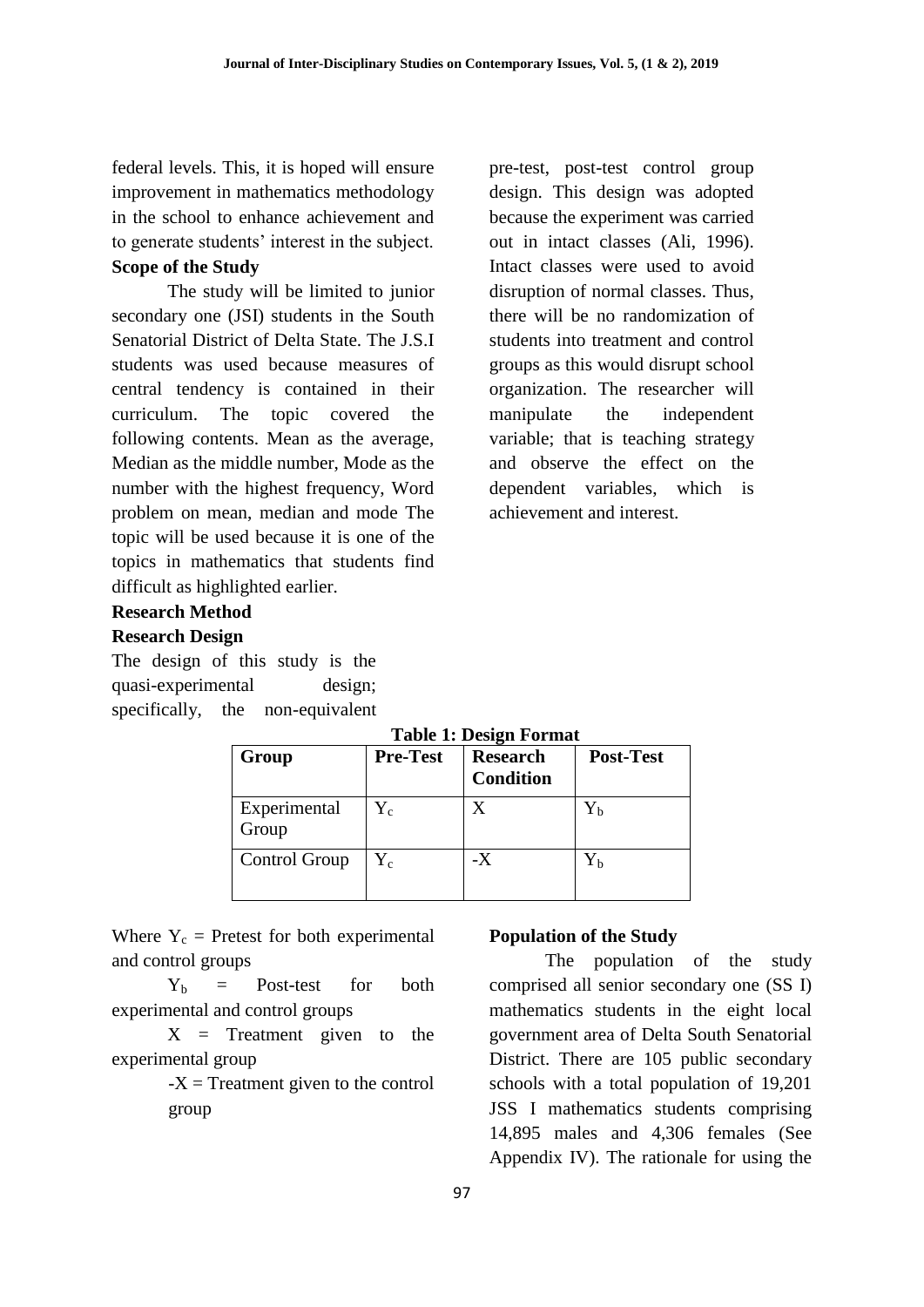senior secondary school (JSS I) students was based on the fact that, they are available at any point in time, because they were not preparing for any external examination, nor were they final year students who were busy with their final examination.

| Table 2: Number of schools and students according to Local Government Areas. |                         |               |  |                                      |      |        |  |  |  |  |
|------------------------------------------------------------------------------|-------------------------|---------------|--|--------------------------------------|------|--------|--|--|--|--|
| S/N                                                                          | <b>Local Govt. Area</b> | Nos.          |  | of No. of studentSS1<br><b>Total</b> |      |        |  |  |  |  |
|                                                                              |                         | <b>School</b> |  |                                      |      |        |  |  |  |  |
|                                                                              |                         |               |  | M                                    | F    |        |  |  |  |  |
|                                                                              | Bomadi                  | 09            |  | 266                                  | 268  | 534    |  |  |  |  |
| 2                                                                            | <b>Burutu</b>           | 19            |  | 922                                  | 732  | 1654   |  |  |  |  |
| 3                                                                            | Patani                  | 09            |  | 305                                  | 293  | 598    |  |  |  |  |
| 4                                                                            | Isoko North             | 16            |  | 533                                  | 555  | 1088   |  |  |  |  |
|                                                                              | Isoko South             | 19            |  | 686                                  | 768  | 1454   |  |  |  |  |
| 6                                                                            | Warri North             | 10            |  | 262                                  | 267  | 529    |  |  |  |  |
| 7                                                                            | Warri South             | 17            |  | 10707                                | 1200 | 11,907 |  |  |  |  |
| 8                                                                            | Warri South West        | 06            |  | 1214                                 | 223  | 1437   |  |  |  |  |
|                                                                              | <b>Total</b>            | 105           |  | 14895                                | 4306 | 19201  |  |  |  |  |

**Source**: Ministry of Basic and Secondary Education, Asaba.2020

#### **Sample and Sampling Technique**

The sample for this study is made up of three hundred and fifty (350) J.S.I students who were drawn from four (4) schools. Sampling was done in stages; therefore multi-stage sampling procedure

was employed. Firstly, purposive sampling technique was used to select four secondary schools from Delta South Senatorial District. Random sampling technique was used to select two streams of J.S.I classes from the four schools.

| <b>Schools</b><br>used for | <b>Experimental</b><br>Group |                         | <b>Control Group</b>  |                         |              |
|----------------------------|------------------------------|-------------------------|-----------------------|-------------------------|--------------|
| the Study                  | No of<br><b>Males</b>        | No of<br><b>Females</b> | No of<br><b>Males</b> | No of<br><b>Females</b> | <b>Total</b> |
| A                          | 30                           |                         | 30                    |                         | 60           |
| B                          |                              | 50                      |                       | 50                      | 100          |
| $\mathcal{C}$              | 32                           | 20                      | 25                    | 23                      | 100          |
| D                          | 18                           | 30                      | 15                    | 27                      | 90           |
| <b>Total</b>               | 80                           | 100                     | 70                    | 100                     | 350          |

**Table 3: The Sample of J.S.I Students used for the Study** 

For the experimental (treatment) group 80 males and 100 females a total of 180 J.S.I

students were used for the study. On the other hand, for the control group, 70 males and 100 females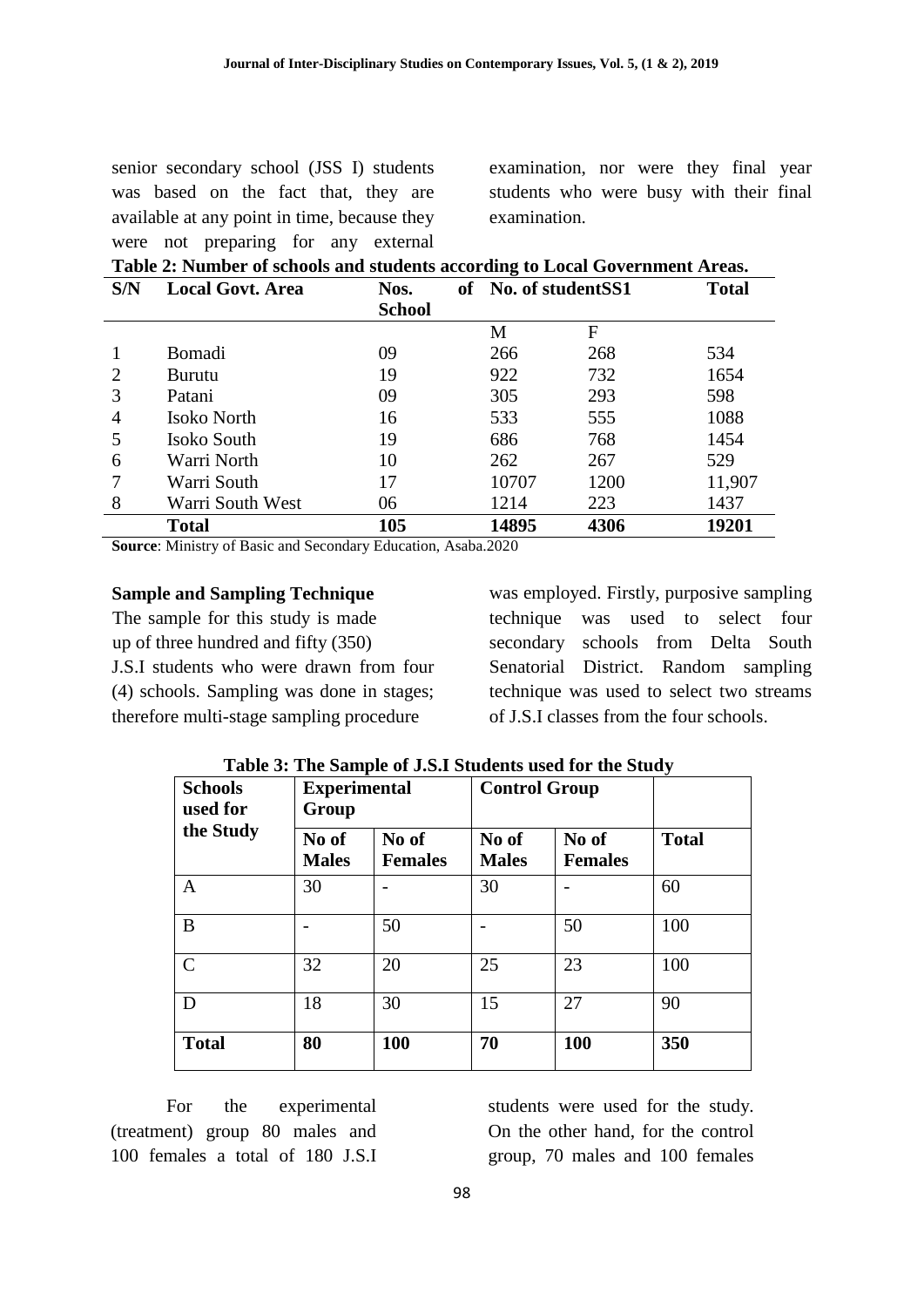were used for the study. For each school sampled, two intact classes were randomly assigned experimental and control groups. The treatment group was exposed to mind map strategy while the control group was exposed to conventional teaching method based on conventional approach.

### **Instruments for Data Collection**

Two instruments namely Measures of Central Tendency Achievement Test (MCTAT) and Measures of Central Tendency Interest Scale (MCTIS) were used for data collection by the researcher. MCTAT was used as achievement test to measure students' performance in measures of central tendency. It consisted of 20

multiple choice items with four (4) options. The items were selected from the content which included, meaning of mean, median and mode, computing the mean, computing the median and computing the mode. In constructing MCTAT, the researcher prepared a table of specification to serve as a guide for the test development. The construction of the table of specification was guided by the guidelines in the schools' curriculum for J.S.I. The table of specification (test blueprint) was subdivided into content dimension and ability process dimension as shown in table 4.

| <b>Content Dimension</b>            | <b>Ability Process Dimension</b> |                                        |                                                      |              |  |  |  |  |
|-------------------------------------|----------------------------------|----------------------------------------|------------------------------------------------------|--------------|--|--|--|--|
| <b>Topics</b>                       | Percentage %                     | Lower<br>Cognitive<br><b>Processes</b> | <b>Higher</b><br><b>Thinking</b><br><b>Processes</b> | <b>Total</b> |  |  |  |  |
| Meaning of mean,<br>median and mode | 25                               | 4(1, 2, 3, 4)                          | 1(17)                                                | 5            |  |  |  |  |
| Computing mean the                  | 25                               | 3(5, 6, 7)                             | 2(8, 18)                                             |              |  |  |  |  |
| Computing<br>the<br>median          | 25                               | 3(9, 10, 11)                           | 2(12, 19)                                            |              |  |  |  |  |
| the<br>Computing<br>mode            | 25                               | 3(13, 14, 15)                          | 2(16, 20)                                            |              |  |  |  |  |
| <b>Total</b>                        | 100                              | 13                                     | 7                                                    | 20           |  |  |  |  |

**Table 4: The Table of Specifications on Measures of Central Tendency for J.S.I**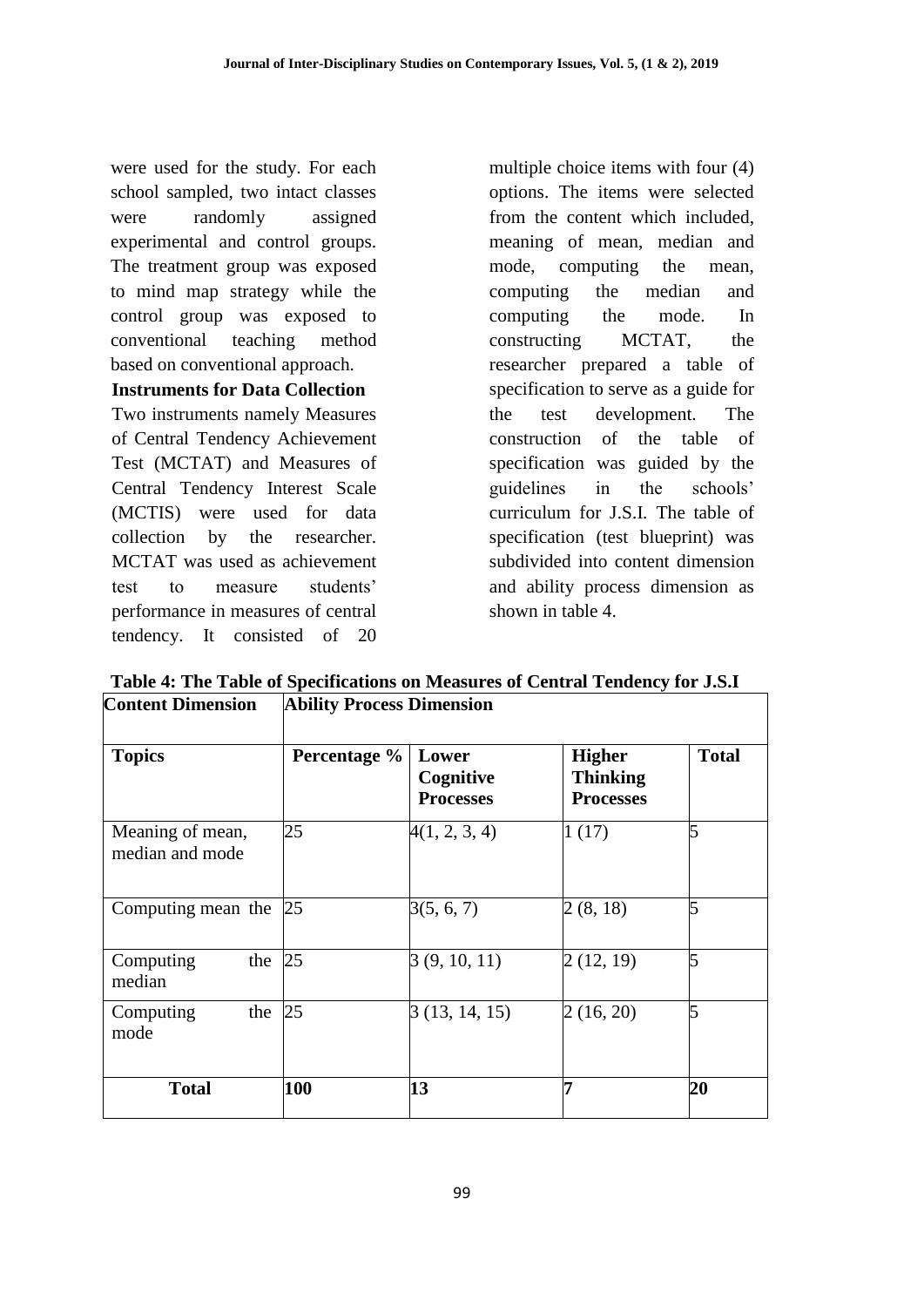Content dimension contain the units that was taught in this study while the ability process dimension was subdivided into lower cognitive and higher thinking processes. The MCTAT was used for both pretest and posttest. In order to minimize pretest sensitization, MCTAT was collected back from the students after pretest and properly guided to prevent using it for revision by the students. The researcher also prepared two sets of lesson plans for teaching the units set out for the study. One set of the lesson plans was written based on mind map strategy in teaching measures of central tendency for the experimental groups. The other was written based on conventional approach in teaching measures of central tendency for the control groups. It followed the same procedures as treatment group except that it has no elements of mind maps.

The Measure of Central Tendency Interest Scale (MCTIS) was used for assessing students' interest in measures of central tendency. This scale consisted of 20 items. Each item was rated on a 4 – point scale with the following response: A Strongly Agree, B. Agree, C. Disagree, D. Strongly Disagree. Some items  $(1, 3, 5, 6, 8,$ 9, 11, 13, 15, 17, 19) were positively cued while others (2, 4, 7, 10, 12, 14, 16, 18, 20) were negatively cued. To score the positively cued items,

the response  $(A)$  has 4 points,  $(B)$ has 3 points, (C) has 2 points and (D) has 1 point. On the other hand, to score the negatively cued items, the response A, B, C and D has the points 1, 2, 3 and 4 respectively.

# **Validation of the Instruments**

The instruments MCTAT and MCTIS were validated by experts in mathematics education and measurement and evaluation. The validation of MCTAT took the following procedure: The table of specification was face validated by two experts from measurement and evaluation and two from mathematics education at the NnamdiAzikiweUniversity, Awka. The content validation of MCTAT was accomplished by making sure that the test items reflected the specification on the test blueprint. These experts were requested to judge the suitability of the test items, check plausibility of the distractors, choice of appropriate alternatives for the multiple choice questions, language level and clarity of the items. Their comments were used to produce the final instrument which contains 20 test items. Two experts also validated the lesson plans.

The MCTIS was validated by two experts from measurement and evaluation and mathematics education respectively. They were requested to validate the instrument based on clarity of the statement, language level of the statement and appropriateness of the statements. After validation of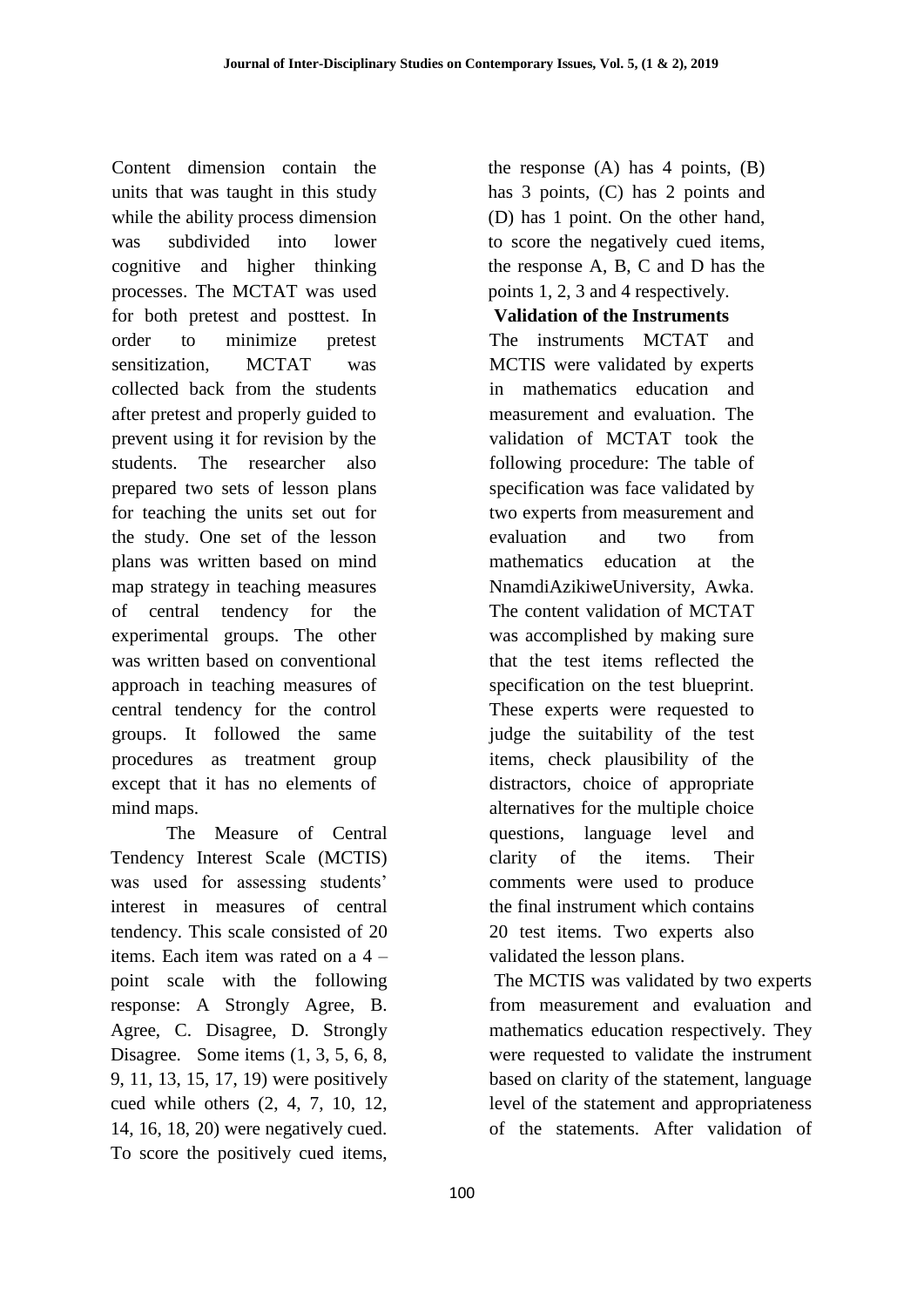MCTIS, only 20 items of the interest scale remained to be used for the study.

# **Reliability of the Instruments**

The researcher used two intact classes of J.S.I. students from a school in Delta South Senatorial District who are not part of those sampled were used to trial test the instruments MCTAT and MCTIS. The school was not part of the experimental school. The trial testing enabled the researcher to determine the actual time for the test. In other words, the time taken by the first and last subjects to complete the test during the trial testing were recorded and averaged. The scores obtained from trial testing were used to determine the internal consistency of MCTAT using Kuder Richardson formula 20 (K-R20). This fomular was used because the test items were of different difficulty index. The internal consistency reliability coefficient of MCTAT was 0.81.

The data collected from trial testing were used to determine the internal consistency of MCTIS using Cronback Alpha. The formula was used because the items were not dichotomously scored. The reliability coefficient was found to be 0.88 (see appendix L for computation).

# **Experimental Procedure**

The researcher trained the regular graduate mathematics education teachers in each of the four (4) schools used for the study as research assistants. The training was of two different sessions – one for the treatment group and the other for the control group.

# **Training of Teachers**

The objectives of the training were to enable the teachers acquire the competencies for implementing the experimental conditions. The researcher trained them on the procedures of mind map for the experimental group and the use of conventional method for the control group, review of lesson plans prepared by the researcher, familiarization with the content and activities of students in learning the unit of instruction.

# **Method of Data Analysis**

The data collected were analysed as follows: Research questions were answered using mean and standard deviation. Hypotheses were tested using analysis of covariance (ANOCVA) at  $P < 0.05$ using pretest as covariate.

# **Results**

The results of the study are organized in accordance with the research questions and hypotheses of the study.

# **Research Question 1**

What are the mean achievement scores of students taught measures of central tendency using mind maps method and those taught with conventional method?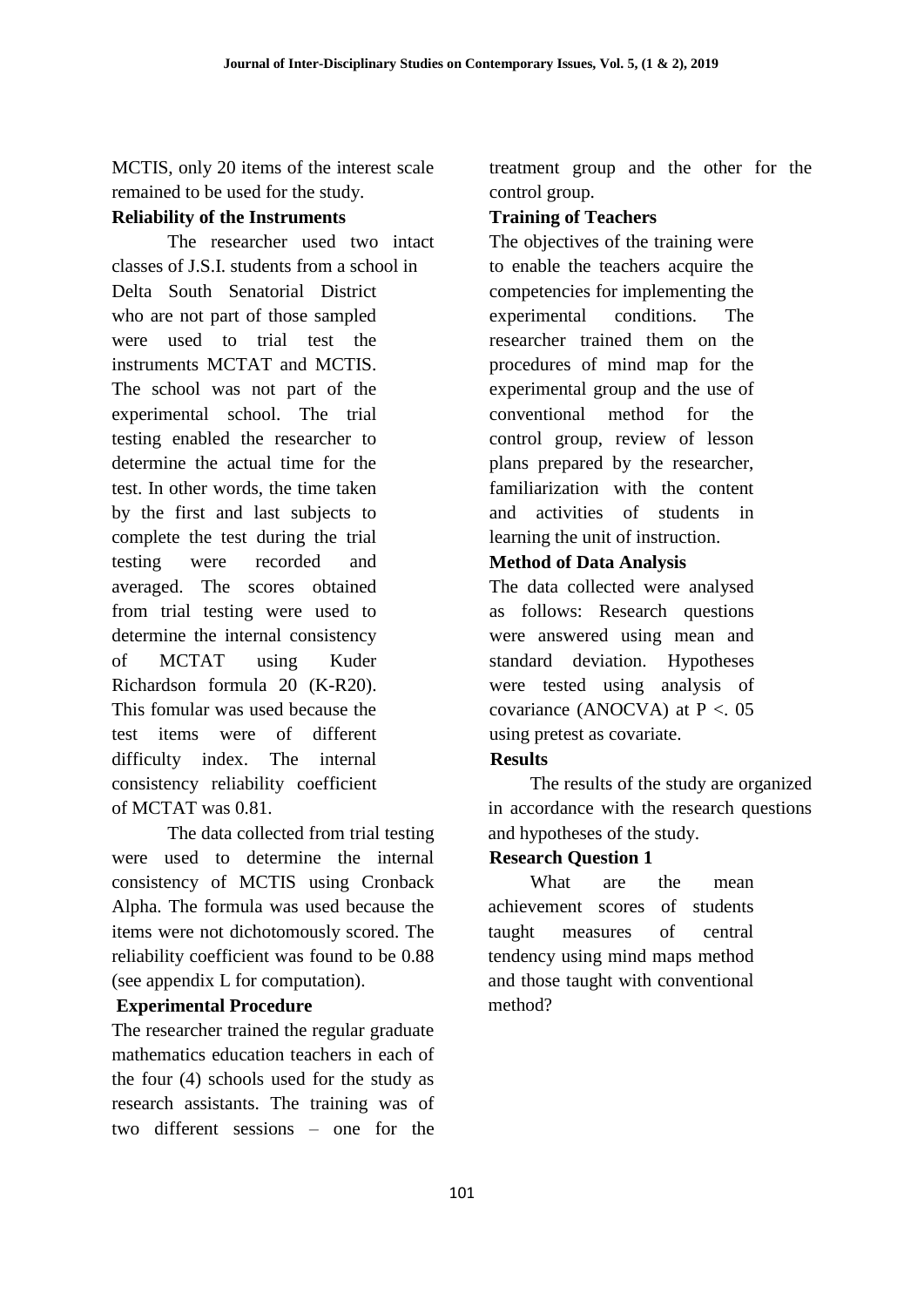**Table 5: The Mean and Standard Deviation scores in Measures of Central Tendency Achievement Test (MCTAT) of Subjects in the Experimental and Control Groups** 

|                       | No of          | <b>Pre MCTAT</b> |           | Post MCTAT  |           |  |
|-----------------------|----------------|------------------|-----------|-------------|-----------|--|
| Group                 | <b>Subject</b> | <b>Mean</b>      | <b>SD</b> | <b>Mean</b> | <b>SD</b> |  |
| <b>Control Group</b>  | 170            | 18.14            | 10.28     | 42.74       | 10.55     |  |
| Experimental<br>Group | 180            | 17.35            | 10.21     | 63.61       | 15.86     |  |

Table 5 shows that the mean achievement score of the control group in the pre MCTAT was 18.14 with standard deviation of 10.28 while that of the experimental group was 17.35 with standard deviation of 10.21. In the post MCTAT, the mean achievement score for the control group was 42.74 with standard deviation of 10.55 while the mean for the experimental group was

63.61 and standard deviation of 15.86.

#### **Hypothesis 1**

**H01:** There is no significant difference in the mean achievement scores of students taught central tendency using mind maps and those taught using conventional method

| Table 6: Analysis of Covariance (ANCOVA) of Students Scores in Measures of Central |                                          |  |
|------------------------------------------------------------------------------------|------------------------------------------|--|
|                                                                                    | <b>Tendency Achievement Test (MCTAT)</b> |  |

| Source of        | DF<br>Sum of                           | <b>Mean</b>    |           | <b>F</b> Significance Decision |      |           |
|------------------|----------------------------------------|----------------|-----------|--------------------------------|------|-----------|
| <b>Variation</b> | <b>Squares Square</b> of F at 05 level |                |           |                                |      |           |
| Pre-tests        | 966.626                                |                | 966.626   | 5.316                          | .022 | S         |
| Main Effects     | 36774.212                              | $\mathcal{D}$  | 18387.106 | 101.117                        | .000 | S         |
| Method           | 36658.162                              |                |           | 36658.162 201.596              | .000 | S         |
| Gender           | 19.873                                 |                | 19.873    | .109                           | .741 | <b>NS</b> |
| Method x Gender  | 84.321                                 |                | 84.321    | .464                           | .496 | <b>NS</b> |
| Explained        | 39222.591                              | $\overline{A}$ | 9805.648  | 53.925                         | .000 | S         |
| Residual         | 62734.624                              | 345            | 181.839   |                                |      |           |
| <b>Total</b>     | 101957.214                             | 349            | 292.141   |                                |      |           |

 $S =$ Significant at .05 level.

NS = Not Significant at .05 level.

The results in table 6 indicate that teaching method as a main effect

on students achievement in measures of central tendency is significant. This is because the probability value of .000 at which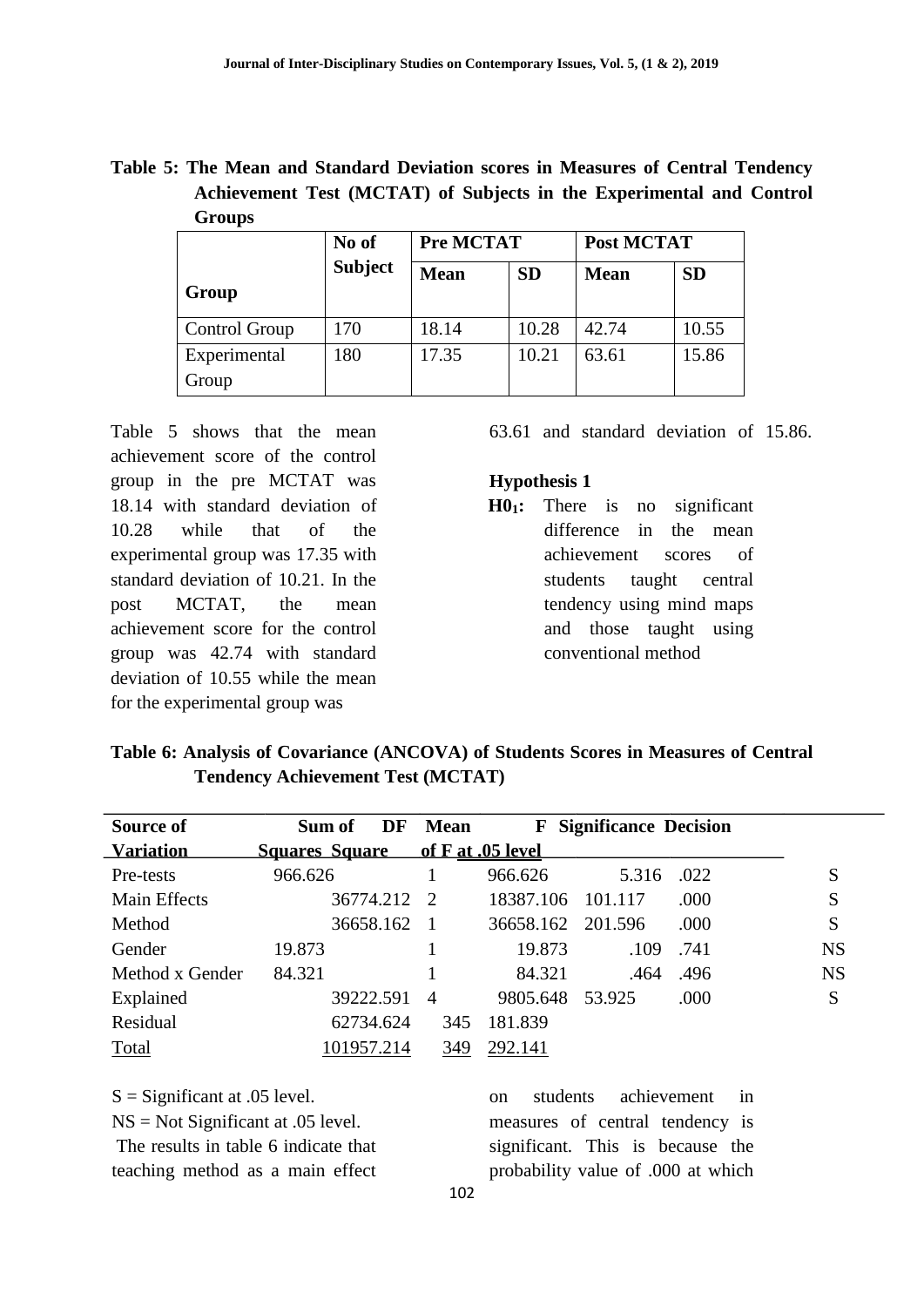this main effect is shown to be significant is lower than the value of .05 at which its is being tested. Thus, the null hypothesis of no statistically significant effect is rejected at .05 level of significance. **Research Question 2**  What are the mean achievement scores of male and female students taught measures of central tendency with mind maps?

|                 | Table 7: The Mean Achievement Scores and Standard Deviation of Male and Female |  |
|-----------------|--------------------------------------------------------------------------------|--|
| <b>Subjects</b> |                                                                                |  |

|              |                     | <b>Male</b> |           | <b>Female</b> |           |  |
|--------------|---------------------|-------------|-----------|---------------|-----------|--|
| Group        | <b>Type of Test</b> | <b>Mean</b> | <b>SD</b> | <b>Mean</b>   | <b>SD</b> |  |
|              |                     |             |           |               |           |  |
| Control      | Pre MCTAT           | 18.45       | 9.29      | 17.83         | 9.18      |  |
| Group        | Post MCTAT          | 43.12       | 10.63     | 42.41         | 10.48     |  |
| Experimental | <b>MCTAT</b><br>Pre | 17.64       | 9.11      | 17.06         | 9.09      |  |
| Group        | Post MCTAT          | 54.30       | 17.99     | 52.85         | 16.41     |  |

Table 7 shows that the mean pre MCTAT score of male subjects in the experimental group is 17.64 with standard deviation of 9.11 while that of the female is 17.06 and 9.09 respectively. The male subjects in the experimental group obtained a higher mean achievement score of 54.30 with standard deviation of 17.99 in the post MCTAT compared with their female counterparts in the experimental group with a mean achievement score of 52.85 and standard deviation of 16.41.

## **Hypotheses 2**

**H02:** There is no significant difference in the mean achievement scores of male and female students in central tendency.

Results from table 6 reveal that gender as a main effect on students' achievement in measures of central tendency is not significant. This is because the probability value of .741 at which this main effect is shown to be significant is higher than the level of .05 at which it is being tested. This implies that no significant difference exists in the mean achievement scores of male and female subjects due to the mind map teaching strategy.

### **Hypothesis 3**

**H03:** There is no significant interaction effect of method and gender on the mean achievement of students in measures of central tendency.

Results from table 6 show that the interaction effects of method and gender on students' mean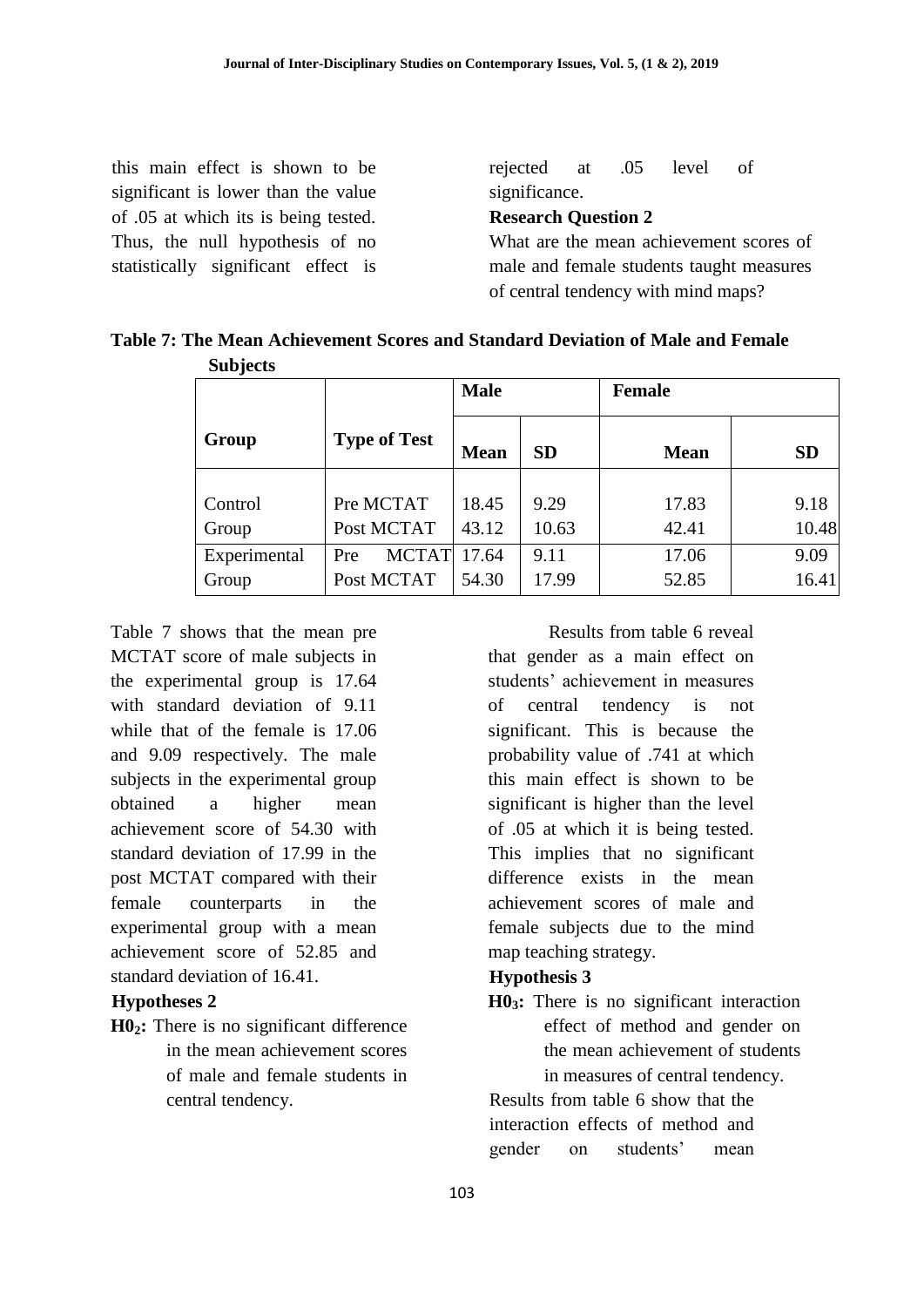achievement score in measures of central tendency is not significant. This is because the probability value of .496 at which the interaction effect of teaching method and gender on students' achievement score in central tendency is shown to be significant is higher than the level of .05 at which it is being tested. This

implies that there is no significant interaction between mind map and gender on students' achievement in measures of central tendency.

### **Research Question 3**

What are the mean interest scores of students taught central tendency with mind maps and those taught with conventional method?

|  |  | Table 8: The Mean Interest Scores and Standard Deviation of Measures of Central |                                 |  |
|--|--|---------------------------------------------------------------------------------|---------------------------------|--|
|  |  | <b>Tendency Interest Scale (MCTIS) Scores of Subjects</b>                       |                                 |  |
|  |  | $N_{\alpha}$ of $\Box$ $D_{\alpha}$ $M$ $C$ $T$ $T$ $C$                         | $\Gamma$ D <sub>oct</sub> MCTIC |  |

|                       | No of          | <b>Pre MCTIS</b> |           | <b>Post MCTIS</b> |           |
|-----------------------|----------------|------------------|-----------|-------------------|-----------|
| Group                 | <b>Subject</b> | <b>Mean</b>      | <b>SD</b> | <b>Mean</b>       | <b>SD</b> |
| Control Group         | 170            | 43.59            | 4.21      | 47.44             | 4.61      |
| Experimental<br>Group | 180            | 43.37            | 4.07      | 52.68             | 4.85      |

In table 8, the mean interest score of the control group in the pre MCTIS was 43.59 with standard deviation of 4.21 while that of the experimental group was 43.37 with standard deviation of 4.07. In the post MCTIS, the mean interest score of 52.68 with a standard deviation of 4.85 in the experimental group was higher than that of the control group

which had a mean interest score of 47.44 with a standard deviation of 4.61.

### **Hypothesis 4**

**HO4:** There is no significant difference in the mean interests scores of students in central tendency when taught with mind maps and those taught with conventional method.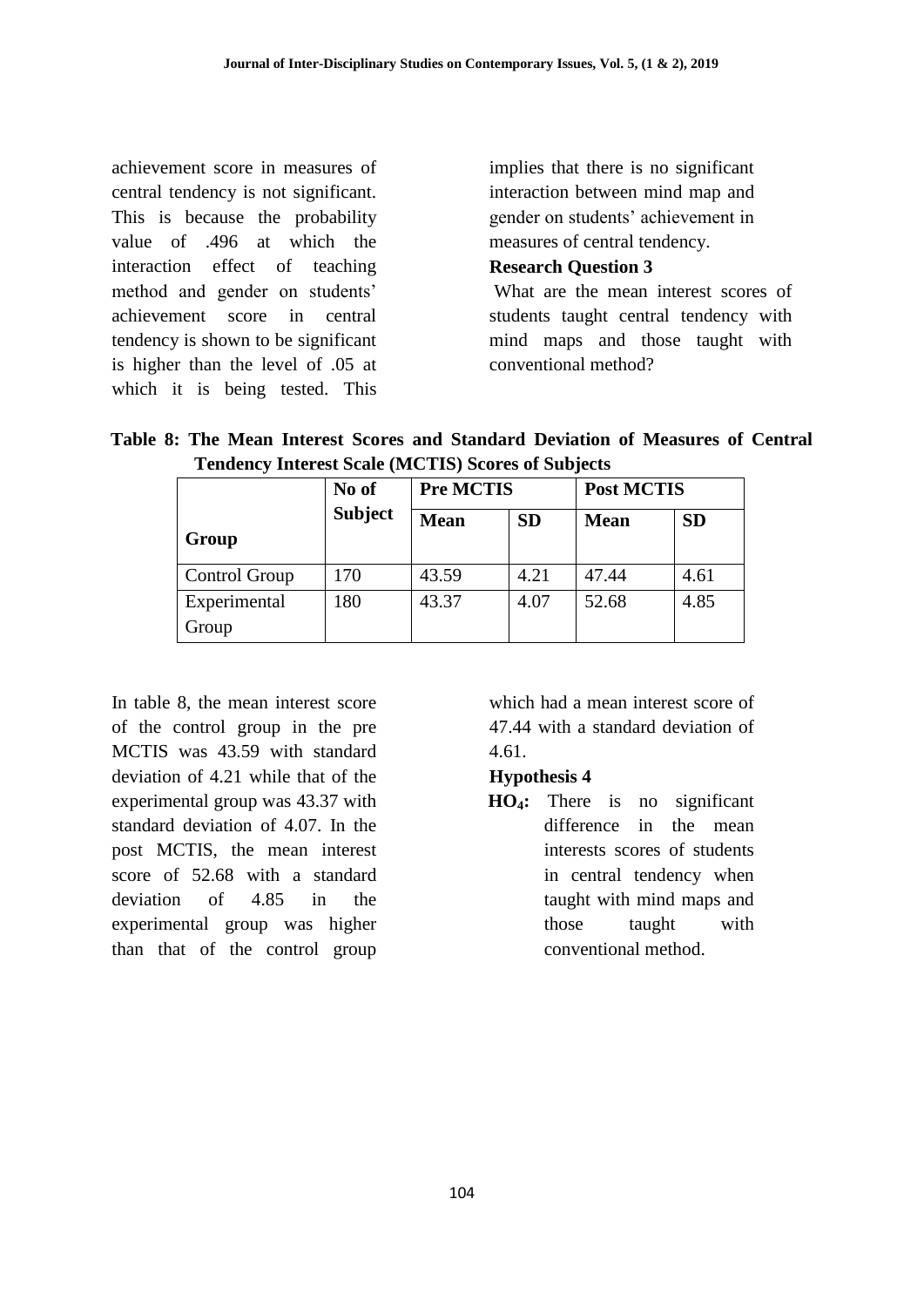| <b>Source</b><br><b>Variation</b> | of | <b>Sum</b><br><b>Squares</b> | <b>of DF</b>   | <b>Mean</b><br><b>Square</b> | F      | $\underline{\mathbf{of}}\ \mathbf{F}$ | <b>Significance Decision at</b><br>.05 level |
|-----------------------------------|----|------------------------------|----------------|------------------------------|--------|---------------------------------------|----------------------------------------------|
| Pre-tests                         |    | 76.576                       |                | 76.576                       | 3.485  | .063                                  | <b>NS</b>                                    |
| Main Effects                      |    | 2168.563                     | 2              | 1084.281                     | 49.343 | .000                                  | S                                            |
| Method                            |    | 2165.092                     |                | 2165,092                     | 98.528 | .000                                  | S                                            |
| Gender                            |    | 14.439                       |                | 14.439                       | .657   | .418                                  | <b>NS</b>                                    |
| Method x Gender                   |    | 140.679                      |                | 140.679                      | 6.402  | .012                                  | S                                            |
| Explained                         |    | 2632.787                     | $\overline{4}$ | 658.197                      | 29.953 | ,000                                  | S                                            |
| Residual                          |    | 7581.167                     | 345            | 21.974                       |        |                                       |                                              |
| Total                             |    | 10213.954                    | 349            | 29.266                       |        |                                       |                                              |

**Table 9: Analysis of Covariance (ANCOVA) of Students' Score in Measures of Central Tendency Interest Scale (MCTIS)** 

 $S =$ Significant at .05 level.

NS = Not significant at .05 level. The results in table 9 show that

teaching method as a main effect on students' interest in measures of central tendency is significant. This is because the probability value of .000 at which this main effect is shown to be significant is

lower than the level of .05 at which it is being tested. Thus, the null hypothesis of no statistically significant effect is rejected at .05 level of significance.

# **Research Question 4**

What is the influence of gender on the mean interest scores of students in central tendency when taught with mind map?

**Table 10: The Mean Interest Scores and Standard Deviation of Male and Female subjects Taught with Mind Map Strategy** 

|                           | <b>Type of Test</b>  | <b>Male</b> |           | <b>Female</b> |           |
|---------------------------|----------------------|-------------|-----------|---------------|-----------|
| Group                     |                      | <b>Mean</b> | <b>SD</b> | <b>Mean</b>   | <b>SD</b> |
| Control Group             | Pre MCTIS Post 43.20 |             | 4.10      | 43.96         | 4.31      |
|                           | <b>MCTIS</b>         | 47.60       | 5.02      | 48.23         | 4.20      |
| <b>Experimental Group</b> | Pre MCTIS Post       | 43.09       | 4.02      | 43.64         | 4.11      |
|                           | <b>MCTIS</b>         | 49.93       | 6.08      | 50.29         | 4.86      |

Table 10 shows the mean pre MCTIS score of 43.64 and standard deviation of 4.11 for female subjects in the experimental group

while the mean and standard deviation scores of their male experimental group counterparts were 43.09 and 4.02 respectively.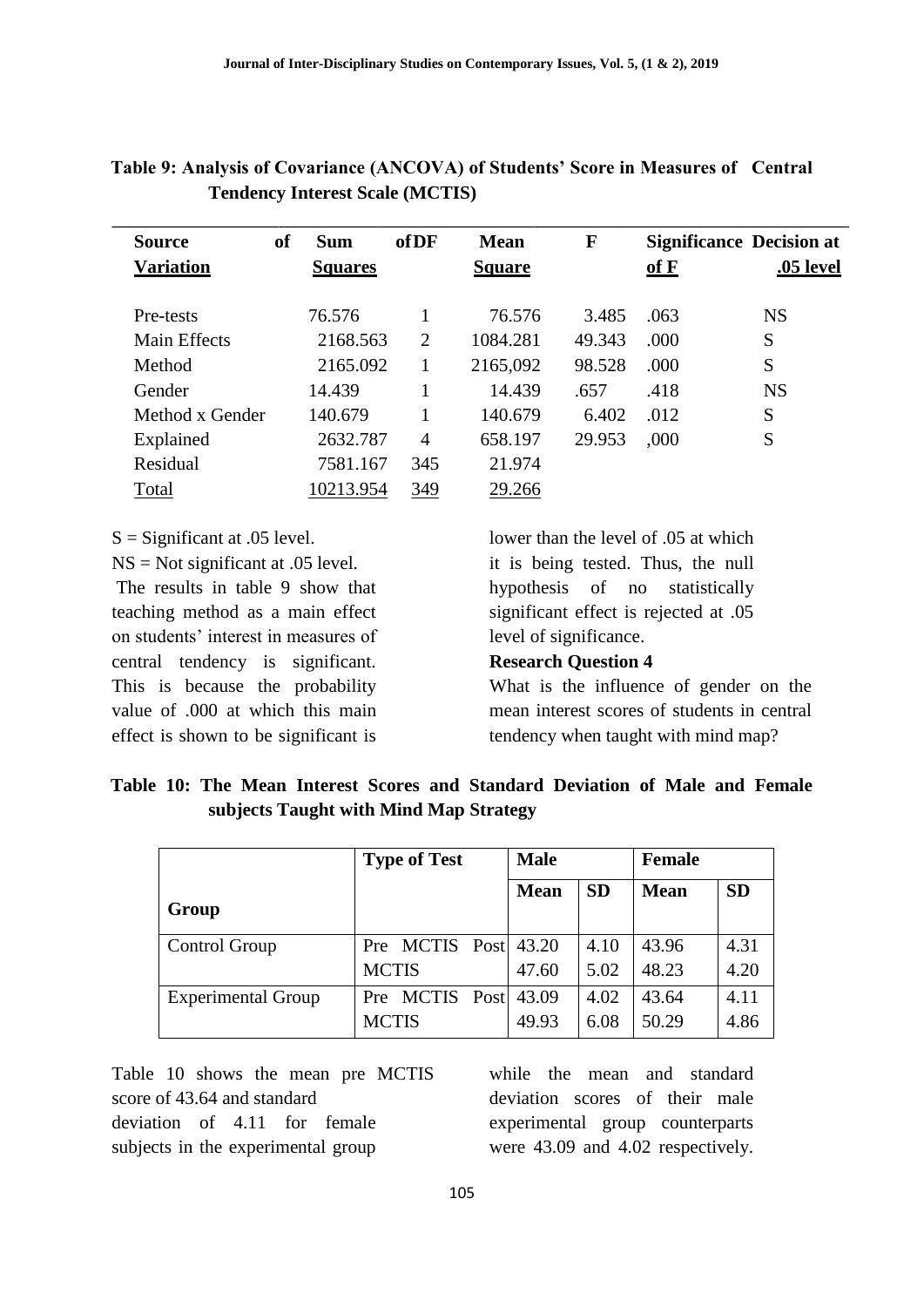In the post MCTIS, the mean interest score of 50.29 and a standard deviation of 4.68 for female subjects in the experimental group is higher than that of their

### **Hypothesis 5**

**HO5:** There is no significant difference in the mean interest scores of male and female students in central tendency.

The results in table 9 show that gender as a main effect on students' interest in central tendency is not significant. This is because the probability value of .418 at which this main effect is shown to be significant is higher than the level of .05 at which it is being tested. Hence the null hypothesis which states that gender does not statistically effect students' mean interest score in central tendency is accepted.

### **Hypothesis 6**

**HO6:** There is no significant interaction effect of method and gender on the mean interest of students in measures of central tendency.

The results in table 9 show that the interaction effect of teaching methods and gender on students' mean interest score in central tendency is significant. This is because the probability value of .012 at which the interaction effect of mind map instructional strategy and gender on interest in central tendency is shown to be significant is lower than the level of .05 at which it is being tested.

male experimental group counterparts who had a mean interest score of 49.93 and standard deviation of 6.08.

### **Discussion of Findings**

The findings of this study revealed that mind map teaching strategy had significant effect on students' achievement in measures of central tendency. The experimental group had higher mean achievement score (63.61) than their control group counterpart (42.74) as shown in table 5. Results in table 6 further confirmed this finding by indicating statistically significant effect of mind map on students' achievement in measures of central tendency. The observed probability value of .000 which was significant at .05 level of significance testifies to the result. This implies that the efficacy of mind map teaching strategy is higher and more positive in enhancing and facilitating students' achievement in measures of central tendency than the conventional method.

The finding of this study is in agreement with (Buzan, 1991; Kennedy, 1999; Hugh, 2003 and Philip 2006) which states that mind map teaching strategy enhanced better achievement in the learners. However, the researcher's findings disagree with the findings of Presley, Vanetten, Yokoi, Freebern and VanMeter (1998) that learners tended to learn far better by focusing on the content of learning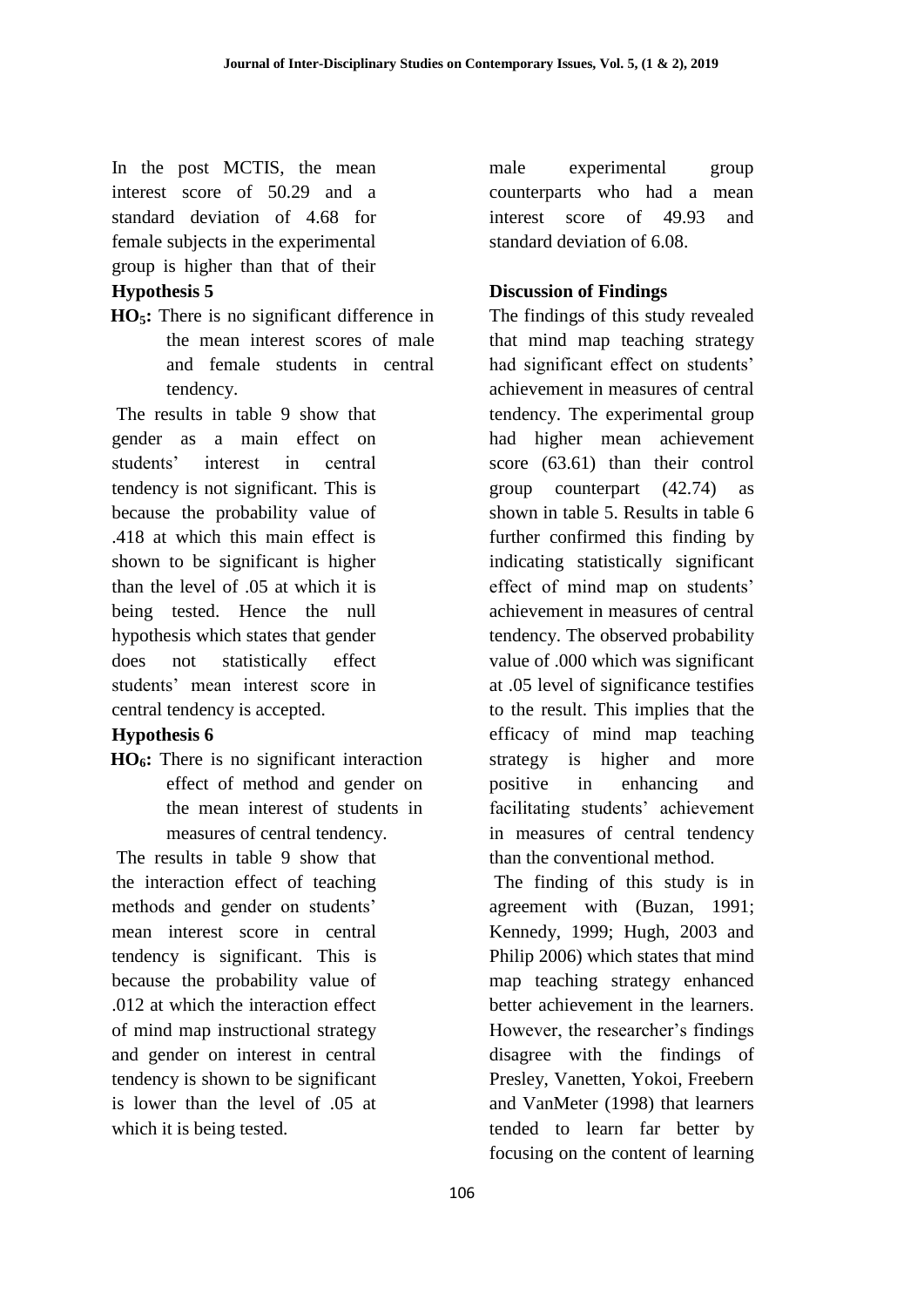material rather than worrying over any particular method.

In spite of this controversy, it is obvious from the findings of the present study that the mind map teaching strategy is more efficacious than the conventional method in enhancing students' achievement in measures of central tendency in mathematics. This could be attributed to the fact that the mind map instructional strategy is child-centered and activitybased as against the teacher centered nature.

The results presented revealed that male students had higher mean achievement score of 54.30 than their female counterparts with mean score of 52.85 as shown in table 7. This was further confirmed by the result in table 6 where gender had no statistically significant effect on students' achievement in central tendency. Although this finding is in contrast to that of Agwagah (1993) and Kurumeh (2004) it is however in agreement with that of Akintola and Popoola (2004) that gender have no significant effect on students' performance in mathematics. In other words, for enhanced achievement in mathematics emphasis should be on teaching strategy and not on gender. This is very crucial since all categories of students are expected to benefit from this teaching strategy. In support of this finding Aiyedum (2000) states that

cognitive power necessary for mathematical ability correlates with general intelligence and not on any particular sex. Results in table 6 further confirm this finding by indicating the non presence of statistically significant interaction effect between the two variables (method and gender) on achievement in central tendency. The observed probability value of .496 which was not significant at .05 level of significance, affirms such a result. In other words, results of this study have shown that students' performance in central tendency is not necessarily a function of teaching strategy and gender interaction effect. The findings of this study have also provided evidence that students' performance in central tendency is dependent on teaching strategy irrespective of sex.

The finding of this study also revealed that the experimental group enhanced greater and higher interest (52.44) as in table 8. This implies that the students taught with mind map teaching strategy developed more interest than their control group counterparts. This was further confirmed by the results in table 9 where interest as a main effect indicated a probability value of .000 at .05 level of significance. This implies that interest is a significant factor in students' achievement in measures of central tendency.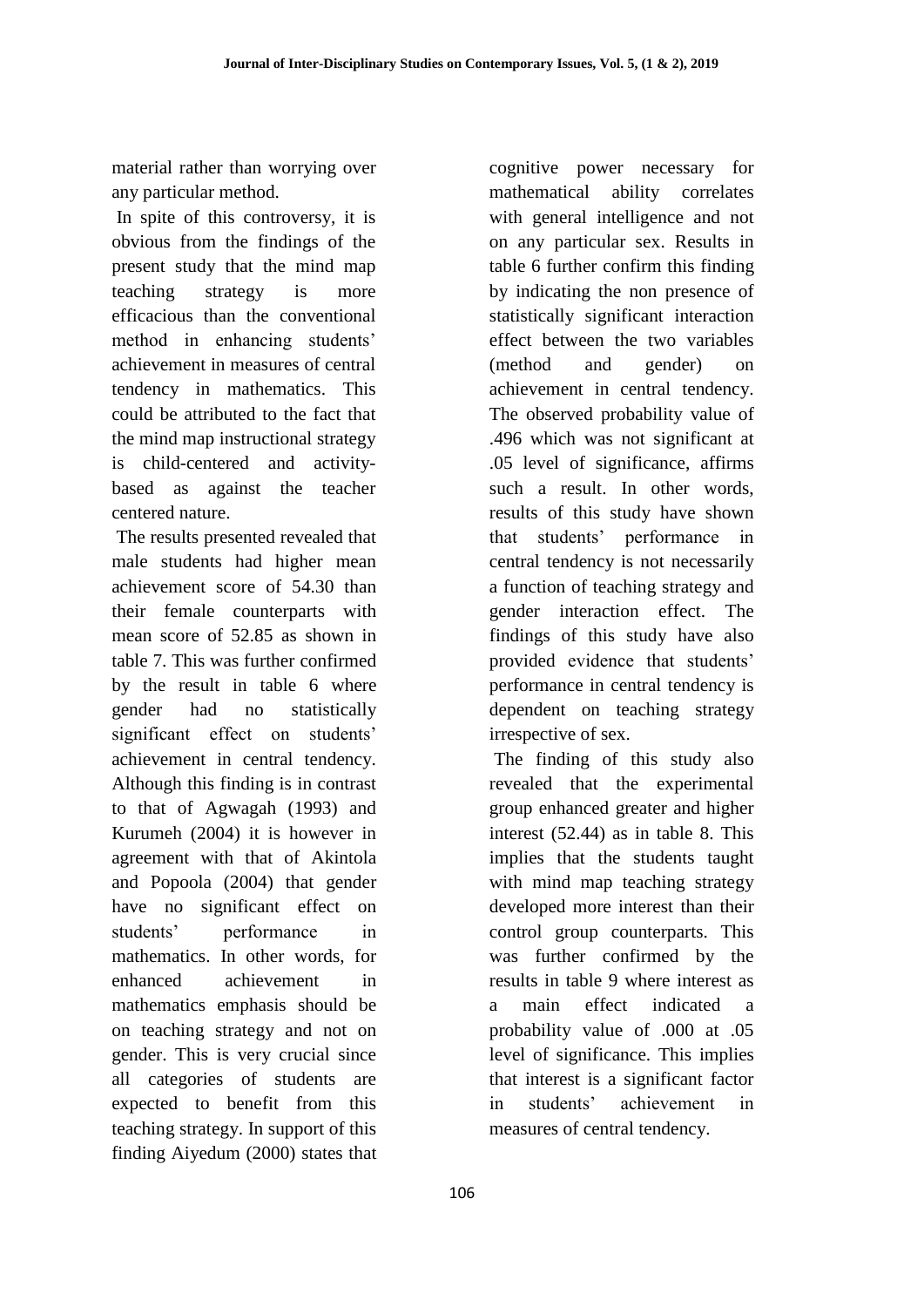This result is in line with the findings of Hemmerich, Lim and Neel (1994) who found that students not only developed an awareness of the knowledge organization they had, but also an awareness of missing links between isolated concepts they knew were belonging to the map topics as they are in small groups construct mind map. Thus, students who were not good in mathematics benefited from their group members. It engineered and stimulated their interest thereby evoking greater understanding and higher achievement in measure of central tendency. The reason for this highly generated interest could be as a result of active participation of the students, co-operative learning and self correction. This type of lesson leads to creativity. This erased the abstractness and monotony normally experienced in a mathematics classroom setting. In other words, the students' activity-based approach in the teaching of mathematic are more likely to improve their interest in the subject than those taught with the conventional approach. The adoption of this mode of teaching in schools will no doubt develop in the students' necessary skills and enthusiasm for realizing enhanced achievement in mathematics and other

related science subjects.

A closer look at the results of this study in table 10 reveal that male

and female students obtained almost equal mean interest scores of 49.93 and 50.29 respectively in mathematics. This finding was further confirmed by the data in table 9 which show that gender as a main effect has no significant effect on students' interest in mathematics. The observed probability value of .418 which is not significant at .05 level of significance testifies to the result. This implies that a student with higher achievement may not necessarily possess a higher level of interest in mathematics. This finding is not in agreement with Agwagah, (1993) that there is a strong relationship between genders and interest in school subjects. Hence, irrespective of one's gender there is need for fundamental knowledge of the subject matter.

However, there was a significant interaction effect between the interest of students and gender. The observed probability value of .012 in table 9 which is lower than the .05 significance level testifies to this result. Thus, students' interest in mathematics has been boosted on account of the mind map teaching strategy than the conventional group.

# *Conclusions from the Study*

Based on the findings and discussion of this study, the following conclusions were made:

1. The mind map teaching strategy stimulated and fostered students' achievement and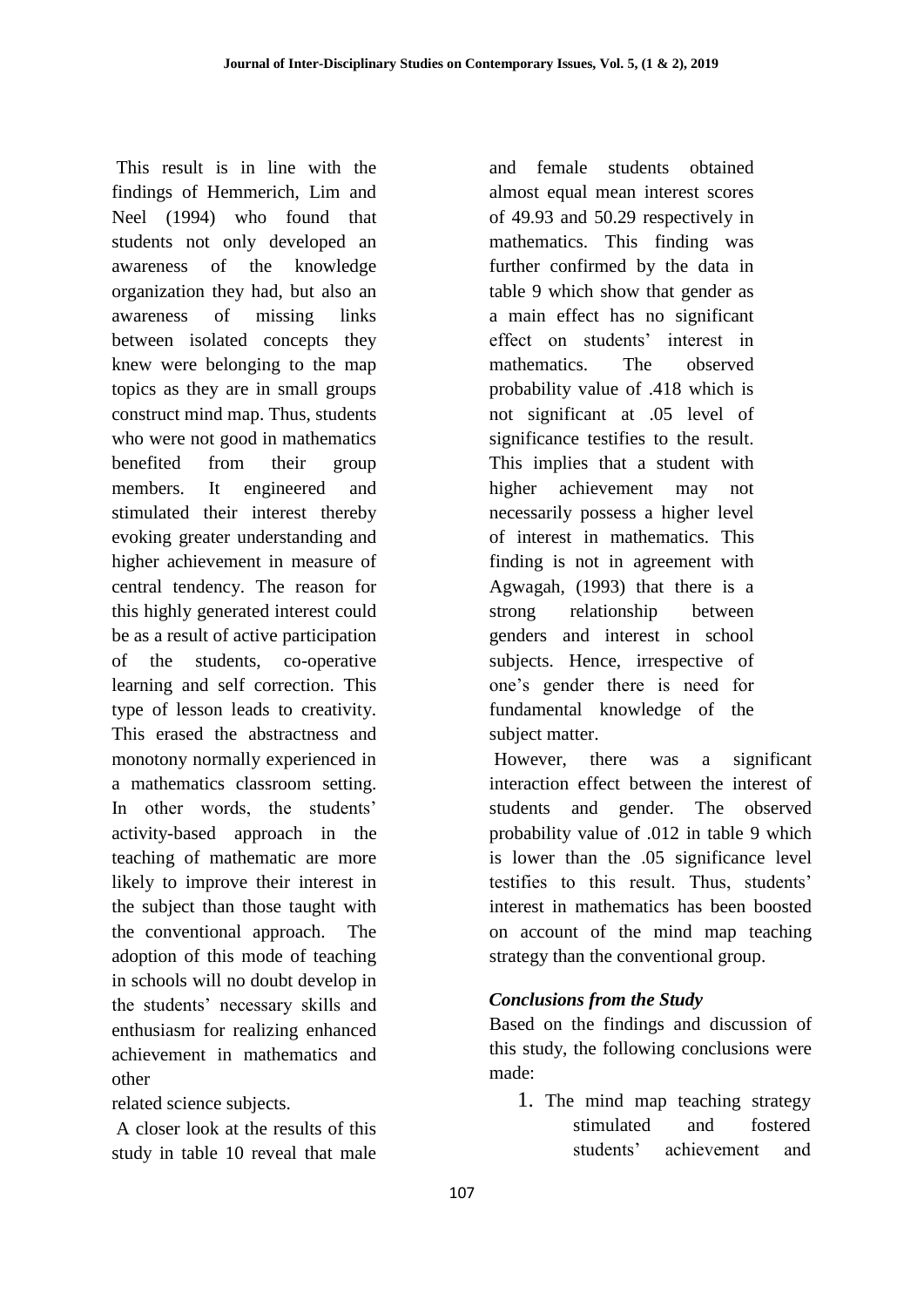interest more positively than the conventional method used in teaching their counterparts measures of central tendency.

- 2. Gender does not have influence on mind map teaching strategy as regards achievement and interest in measures of central tendency.
- 3. There is no significant interaction effect between teaching method and gender on achievement in measures of central tendency.
- 4. There is significant interaction effect between method and gender on students' interest in measures of central tendency.

# *Educational Implications of the Findings*

The findings of this study have some important educational implications. These implications as they relate to the teachers, students, policy makers and textbooks authors are highlighted below.

The fact that mind map teaching strategy is a new innovation, it implies that teachers will be exposed to variety of strategies to make use of during their lessons. Since mind map is activity oriented it suggest that as students engage in creating mind map, their interest could be aroused and sustained. Their involvement in creating mind map could also evoke greater understanding and higher achievement in measures of central tendency.

The non presence of significant interaction effect between teaching method and gender implies that mind map teaching strategy could be used effectively in teaching both male and female students. The use of mind map could furnish textbook writers, ministry of education, National Mathematical Centre (NMC) Abuja, faculty of education and various institutions involved in training of teachers with additional information and variety in the manner of presenting the mathematical material. The implication in that there could be improvement in mathematics methodology in our schools which in turn could enhance achievement in the subject.

# *Recommendations*

Based on the findings of this study, the researcher made the following recommendations.

- 1. Teachers should adapt mind map teaching strategy in our school system. However, mind map will help to make mathematics gain popularity, capture the interest of the learners and challenge their intellect and make the content more interesting in terms of basic instructional approaches.
- 2. Government should make provision for in service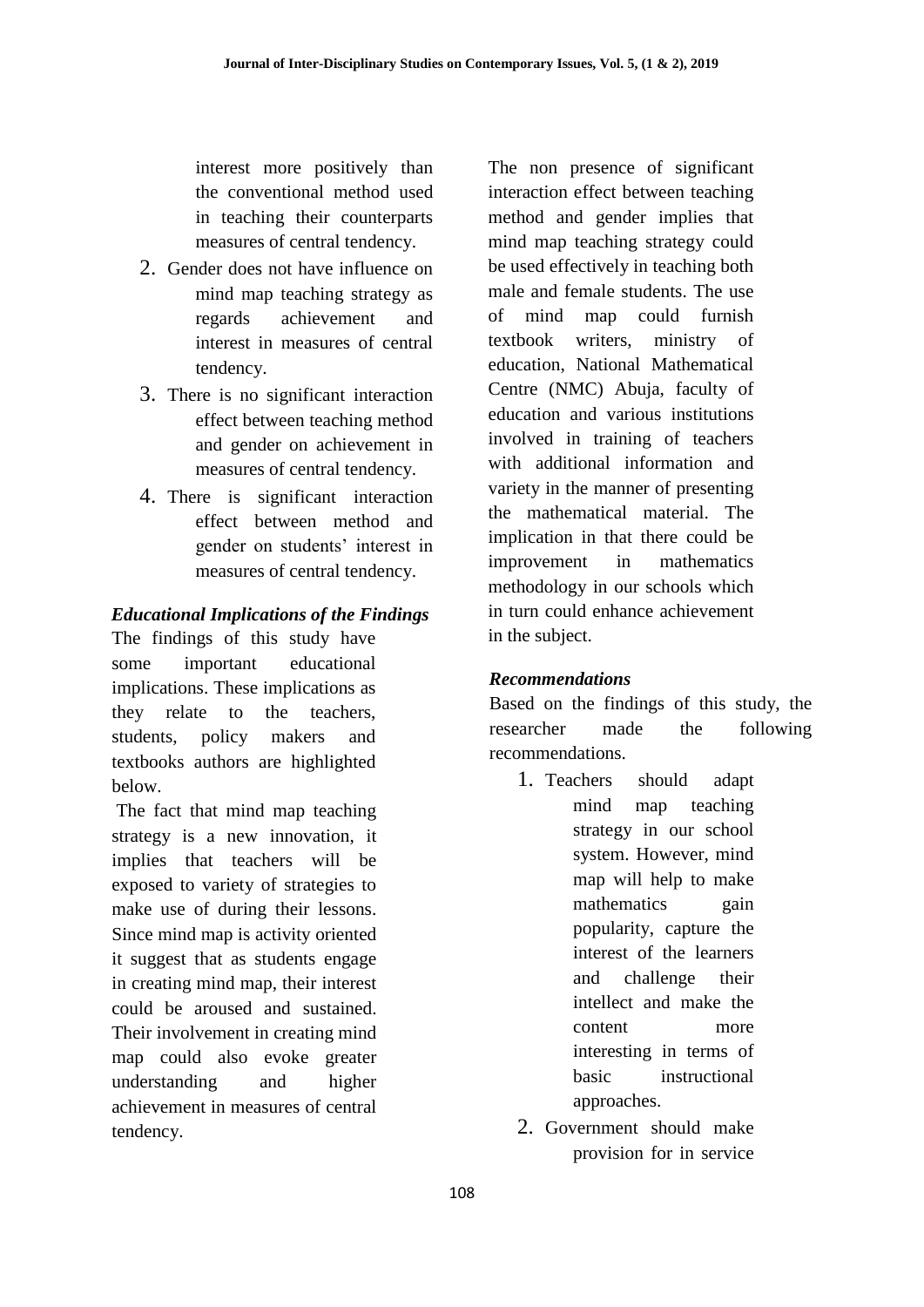training of theirs teachers. This will help to enhance their competence especially in the choice and use of the various teaching strategies.

- 3. Since mind map strategy is a new innovation in teaching learning process, the federal government, the National Mathematical Centre (NMC) Abuja and relevant professional bodies should include it as one of their topics to be discussed during workshops organized for teachers and professionals. Such innovations will help to make the lessons more stimulating and interesting to the learner.
- 4. Authors of mathematics textbooks should write their texts to be child centered and activity oriented as in mind map. This will help to generate interest in learning of mathematics, which is said to be "the key of all sciences".

## **References**

- Adedayo, A.O. (2001). The place of Mathematics in Nigeria Secondary School. *Course on effective Teaching of MathematicsPhase 2.*Magodo: Lagos.
- Adegboye,A.O. (1999). *Mathematics Language as a Universal Tool of Communication Journal of Studies in Language and literature* (1), 120 – 130.
- Adepoju, J.A. (1999). *Factors and Problems in the Teaching and Learning of Mathematics in Nigerian schools*. Conference Proceeding  $2<sup>nd</sup>$  – 6 th Sept Lagos: Macmillan.
- Adler, (1971). Piaget on the Learning of Mathematics. In G. Obodo, (1997) *Principles and Practice of Mathematics Education in Nigeria*, Enugu: Division of General Studies.
- Agwagah, U.N.V, (1993). *Instruction in Mathematics Reading as a Factor in Students' Achievement and Interest in Word Problem Solving.* Unpublished Ph.D thesis, University of Nigeria Nsukka.
- Agwagah, U.N.V. (1994). The Effect of Instruction in Mathematics Reading on Pupils Achievement and Retention in Mathematics Education. *Journal of Quality Education,* I (1), 67 – 72.
- Aiyedum, J.O. (2000). Influence of Sex Difference of Students on Their Achievement in Secondary School Mathematics. ABACUS: *Journal of the Mathematical*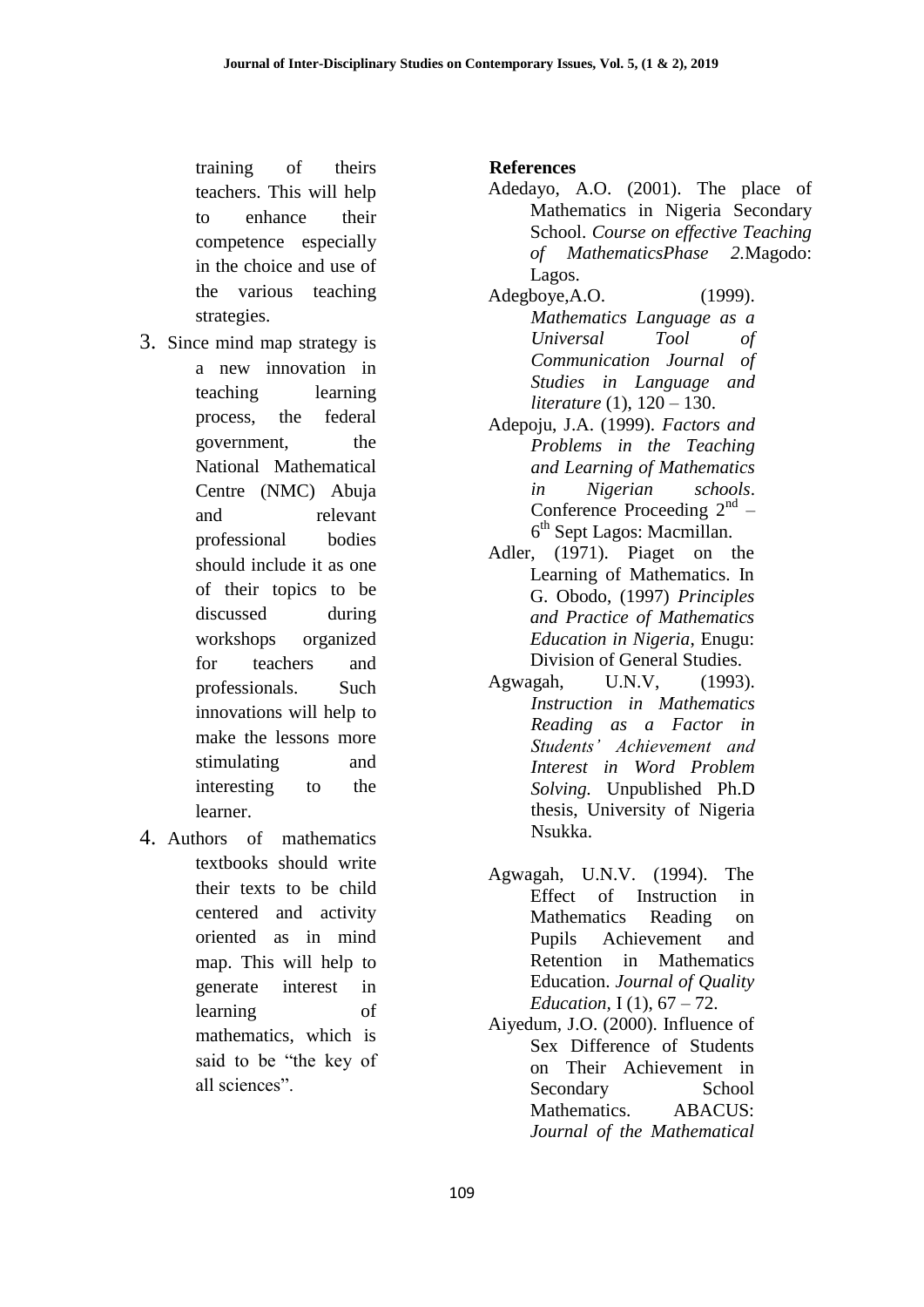*association of Nigeria*. 25  $(1), 109 - 113.$ 

- Akintola, M.K and Popoola, A.A. (2004). A Comparative Study of the Effectiveness of Two Strategies for Solving Mathematics Problems on the Academic Achievement of Secondary School Students. ABACUS: *Journal of the Mathematical Association of Nigeria*, 29 (1).
- Ale, S.O. (1994). Mathematics Methods. A Paper Presented in a Workshop at National Mathematical Centre, Abuja.
- Alio, B.C. (1997). *Polya's Problem – Solving Strategy in Secondary School Students' Achievement and Interest in Mathematics*. Unpublished Ph.D thesis, University of Nigeria, Nsukka.
- Amoo, S.A. (2001). An Appraisal of Problems Encountered in Teaching and Learning of Mathematics in Secondary Schools. A Paper Presented at the Mathematical Association of Nigeria (MAN) Conference held in Kastina State.
- Amoo, S. A. (2002). Analysis of Problems Encountered in Teaching and Learning of Mathematics in Secondary Schools. ABACUS: *Journal of the Mathematical Association of Nigeria,* 27  $(1), 30 - 34.$
- Balogun, F.U. (1997). Communicative competency in mathematics education in Africa. In G. Badmus and I.

Ocho, (eds) *Science, Mathematics and Technology in Nigeria,* Lagos: Ever Lead Printing and Publishing Company Limited.

- Brinkmann, A. (2001). *Mind mapping – eine methods zurforderung der kreativitat and lerneffektivital in mathematikunterricht*. Pedagogischerzeitschriftenve rlag. Berlin.
- Brinkmann, A. (2001 b). Mathematical networks conceptual foundation and graphical representation. In R. Soro, (ed) *Current State of Research on Mathematical Beliefs,* Sweden: University of Turku.
- Brinkmann, A. (2002). *Mind Mapping in Mathematik-Unterricht. EneLerneffizienteAbwechshung*. Jahrgang: Dummler Troisdorf.
- Brinkman, A. (2003).Mapping as a tool in mathematics education. *National Council of Teacher of Mathematics*.  $96(2)$ ,  $96 - 101$ .
- Butler, L.H. and Wren, P.L. (1951). *The Teaching of Secondary Mathematics*. New York: McGraw Hill Books.

Buzan, T. (1991). *Themind Map Book*. New York: Penguin.

Buzan, T. and Buzan, B.(1997).Das Mind Map Buch: 1993 English language version. Landsberg am lech. Retrieved on February 17,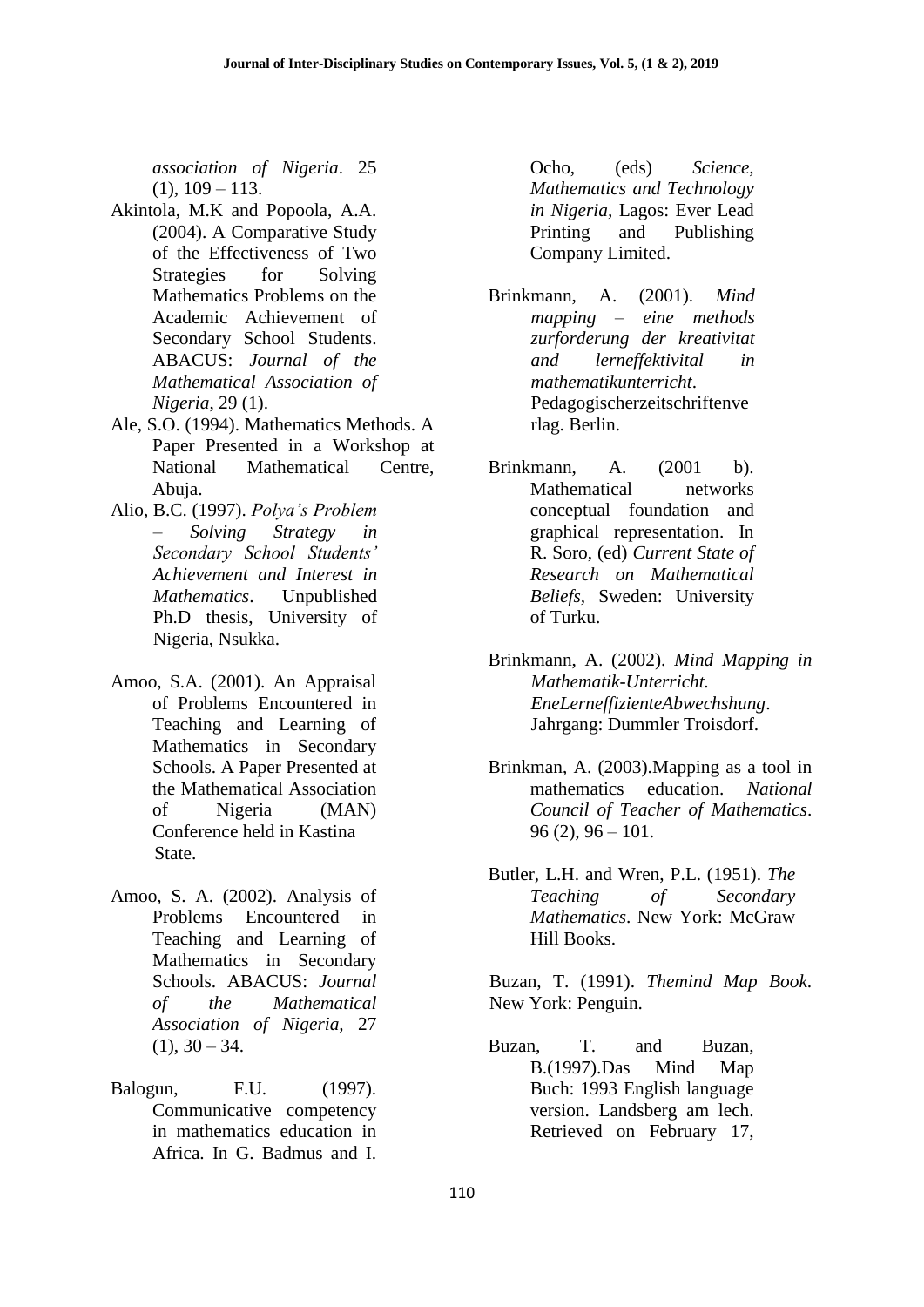2007 from Http://Www.Buzan.Co.Uk.

- Chief Examiner's Report, (1996 1998).The West African Examinations Council. S. S. C. E. May/June.
- Chief Examiner's Report, (2002).The West African Examinations Council. S. S. C. E. Nov/Dec.
- Chief Examiner's Report, (2003).The West African Examination Council. S. S. C. E. May/June.
- Cliffiths and Howson (1994).*Mathematical Society and curriculum.* London: Cambridge University Press.
- Cockeroft, W.H. (1982). Mathematics Courts: report of the committee of inquiry into the teaching of mathematics in schools, London.
- Cohern, W. (1991).World View, Culture and Science Education. *Journal of Science Education*, 5 (4). 5 – 8
- Cohern, W.H. (1996).Constructivist and Non-Western Science Education
	- Research. *Journal of Science Education*, 4 (3), 287 – 300
- Davinci, L. (1999).A Useful Tool for Improving Science Teaching and Learning. *Journal of Research in Science Teaching*, 27 (10), 937 – 940.
- Dedron, P and Itard J. (1974).*Mathematics and Mathematicians*. Great Britian: J. W. Arrowsmith.
- Driver, R. (1989) Changing conceptions. In P. Adey, (ed.) *Adolescent*

*Development and School Science*. London, Falmer Press.

Eguavon, O.J. (2002).Mathematics the Heartbeat of Information Technology: Implication for Secondary Education. ABACUS: *Journal of Mathematical Association of Nigeria,* 27 (1) 10 – 12

- Entrekin, V. (1992).Mathematical Mind Mapping. *The Mathematics Teacher*, 85 (6), 444 – 445.
- Ezeugo, N.C. and Agwagah, U. N.V. (2000).Effect of Concept Mapping on Students Achievement and Interest in Algebra. Implication for Secondary Mathematics Education in the 21<sup>st</sup> Century. ABACUS: *Journal of the Mathematical Association of Nigeria,* 25  $(1), 1 - 2.$
- Farrand, P. Hussain, F. and Hennesy, E. (2002). The efficacy of the mind map study technique. *EBSCOHOST*. 36 (5), 426 – 430.
- Farant, J.S. (1980). *Principles and Practice of Education.* England: Longman Group Ltd.
- Frey, C. (2003). Mind manger for tablet PC. Retrieved March 10, 2006 from http//www.innovationtools.com/tools /softwaredetails.
- Federal Republic of Nigeria (2004). *National Policy on Education*. Lagos: Federal Government Press.
- Hacker, R.J. (1992). Gender Studies: Some Methodological and Theoretical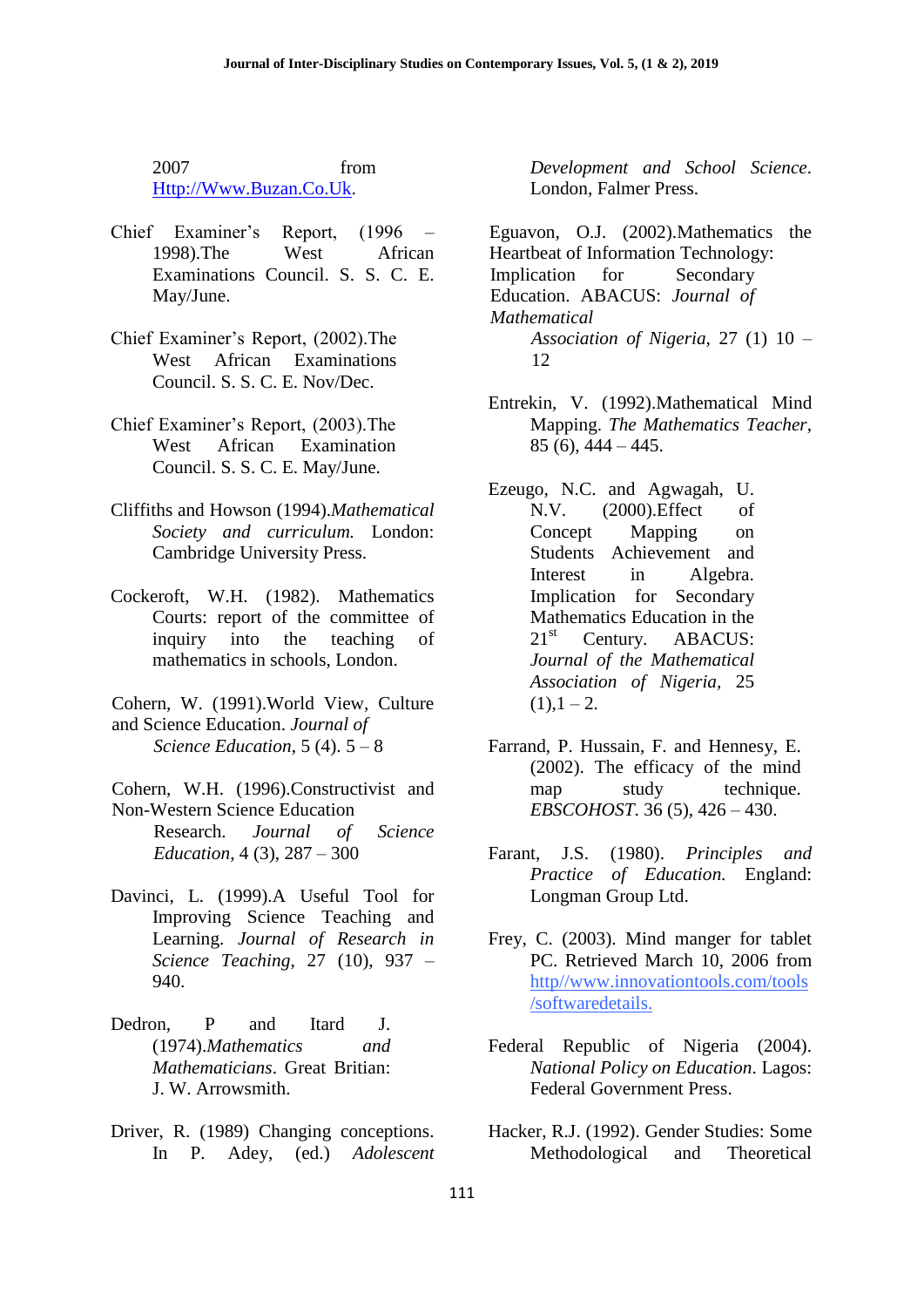[.](http://www.denniskennedy.com/blog/)

Issues. *International Journal of Science Education*,14 (5), 529.

- Harbor-Peters, V.F.A. (1999). *Note Worthy Points on Measurement and Evaluation.* Enugu: SNAAP Press Ltd.
- Habor-Peters, V.F.A. (2002). Attitude and interest of the students to the mathematical sciences in Nigeria. A commissioned paper for the mathematical sciences education summit organized by N. M. C. Abuja on improving the state of the mathematics science education in Nigeria  $4<sup>th</sup> - 5<sup>th</sup>$ Oct.
- Hemmerich, H. Lim. W. and Neel, K. (1994). *Prime time: Strategies for Life-Long Learning in Mathematics and Science in the Middle and High School Grades.* Heinemann, Portsmouth.
- Hugh, T.W. (2003). UCU Study Skills Online-Mind Mapping. Retrieved on March 20, 2007 from http//www.map/netshare/lear/mindm ap/index.html
- Johnason, D.H. (1991). A manifesto for a constructivist approach to technology in higher education. In M. Kurumeh, 2004. *Effects of Ethnomathematics Approachon Student's Achievement and Interest in Geometry and Menstruation.* Unpublished Ph.D thesis, University of Nigeria, Nsukka.
- Kennedy, D. (1999). An introduction to Mind Mapping. Retrieved on April 6, 2007 from <http://www.denniskennedy.com/blog/>
- Kurumeh, M.S.C. (2004). *Effect of Ethnomathematics Approach on Students' Achievement and Interest in Geometry and Menstruation*. Unpublished Ph.D thesis, University of Nigeria, Nsukka.
- Lassa, P.N. (1995). Entrepreneurship Education for Socio-Economic and Industrial Development in Nigeria. A keynote address presented during national conference in entrepreneurship education at FCEF Umunze,  $6^{\text{th}} - 8^{\text{th}}$ September.
- Lutz, M. and Jack, P. (2003).*Charting the Topic Maps Research and Applications Landscape.* Springer: ISBN.

Merill, M.D. (1991). Contructivism and Instructional Design*. Educational Technology.* May 45 – 53.

- Mkpa, M.A. (1987).*Curriculum Development and Implementation.*Owerri: Totman Publisher.
- Novak, J. D.(1970). How do we Learn our Lesson? Taking Students Through the Process. *The Science Teacher*, 60 (3). 50 – 55.
- Novak, J. D. (1990). A tool for improving teaching and Learning. In D. Treagust, R.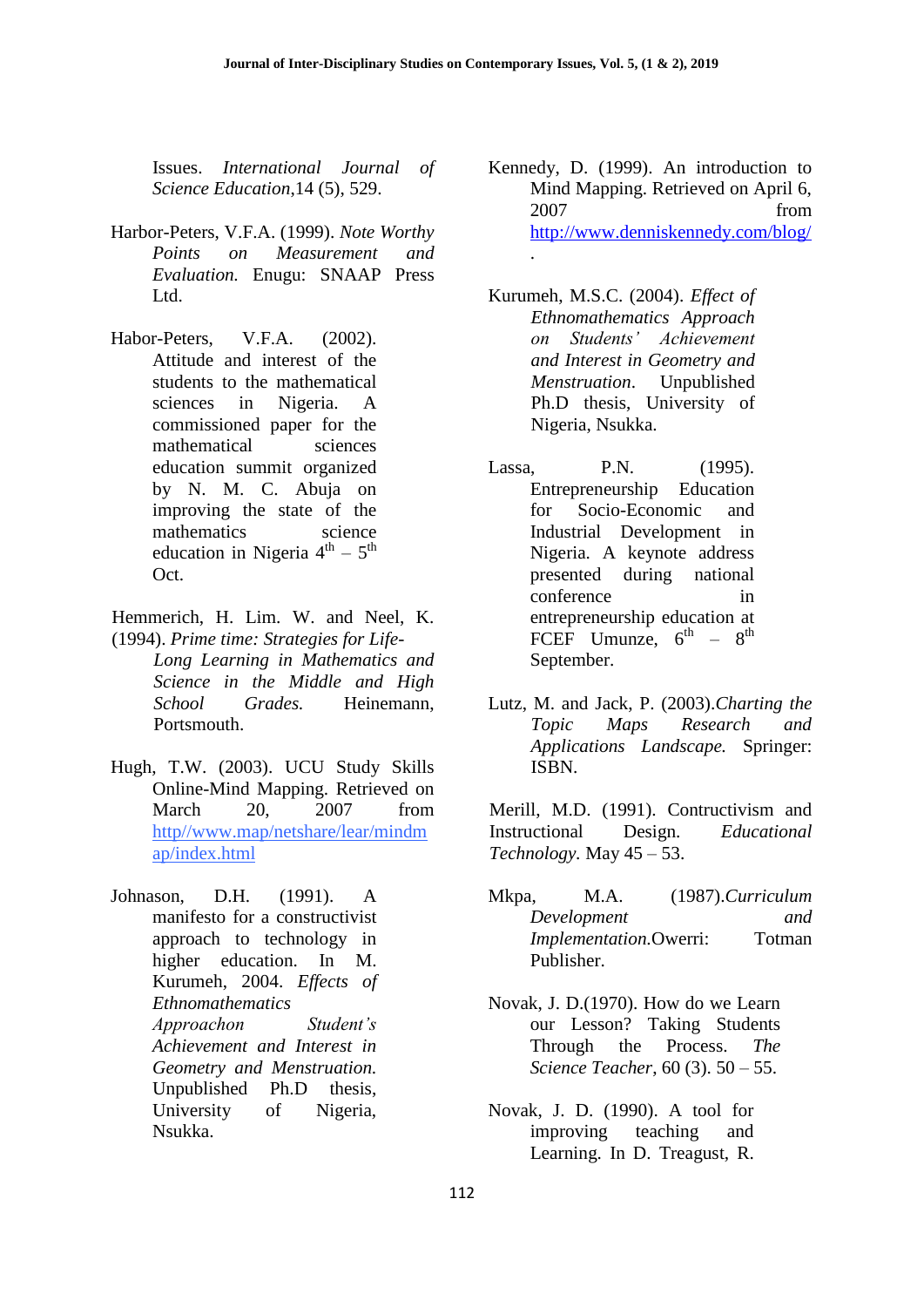Duit, and B. Franser (eds) *Improving Teaching and Learning in Science and Mathematics*. New York: Teachers College Press.

- Nwagu, E. K.N. (1992).Evaluating affective behaviour. Observational technique. In B. G. Nworgu, (ed) *Educational Measurement and Evaluation Theory and Practice*. Nsukka: Hallman Publishers.
- Obioma, G.O. (1985).*The Development and Validation of a Diagnostic Mathematics Test for Junior Secondary School Students*. Unpublished Ph.D thesis, University of Nigeria, Nsukka.
- Obodo, G.C. (1990). *Differential Effect of Three Teaching Modes on Performance of Junior Secondary School Students in some Algebraic Concepts.* Unpublished Ph.D thesis, University of Nigeria. Nsukka.
- Obodo, G.C. (1997). *Principles and Practice of Mathematics Education in Nigeria*. Enugu: Division of General Studies.
- Odo, I.O., Okonkwo, A.E. and Amenaghawen, E.E. (1990). *Developmental and Validation of Physics Interest Inventory*. Unpublished B.Sc. thesis, University of Nigeria, Nsukka.
- Okeke, E.A.C. (1990). Gender and technology in Africa: a

challenge for education. A paper presented at the Roma Mehta Lecture Radeliffcollege. February 8.

- Okolo, I.U.N. (2004). An Insight into the Background Objectives and Intended Achievements of the Teaching/Learning of Science, Technology and Mathematics in Schools. A paper delivered at workshop on the teaching of the 5 most difficult concepts in Maths/Physics/Chemistry in senior secondary school curriculum in Enugu State.
- Okonkwo, C. (1997).Effect of tangram puzzle game on students' performance in mathematics. In G. Badmus and L, Ocho (eds) *Science Mathematics and Technology in Nigeria*. Lagos: Everlead Press.
- Okoye, E. (1987).Women and girls participation in STM educators and facilitators. In G. Badmus (ed) *Science Mathematics and Technology Education in Nigeria*, Lagos: Everlead Press.
- Okpara, S.N., (1985).*Effect of Non-Material Reinforcement on Pupils' Achievement in Mathematics*. Unpublished Ph.D thesis. University of Nigeria, Nsukka.
- Onyemerekeya, C.C. (1998).*Basic Principles and Methods of Teaching and Learning*. Awka: NuelCenti Publishers and Academic Press Ltd.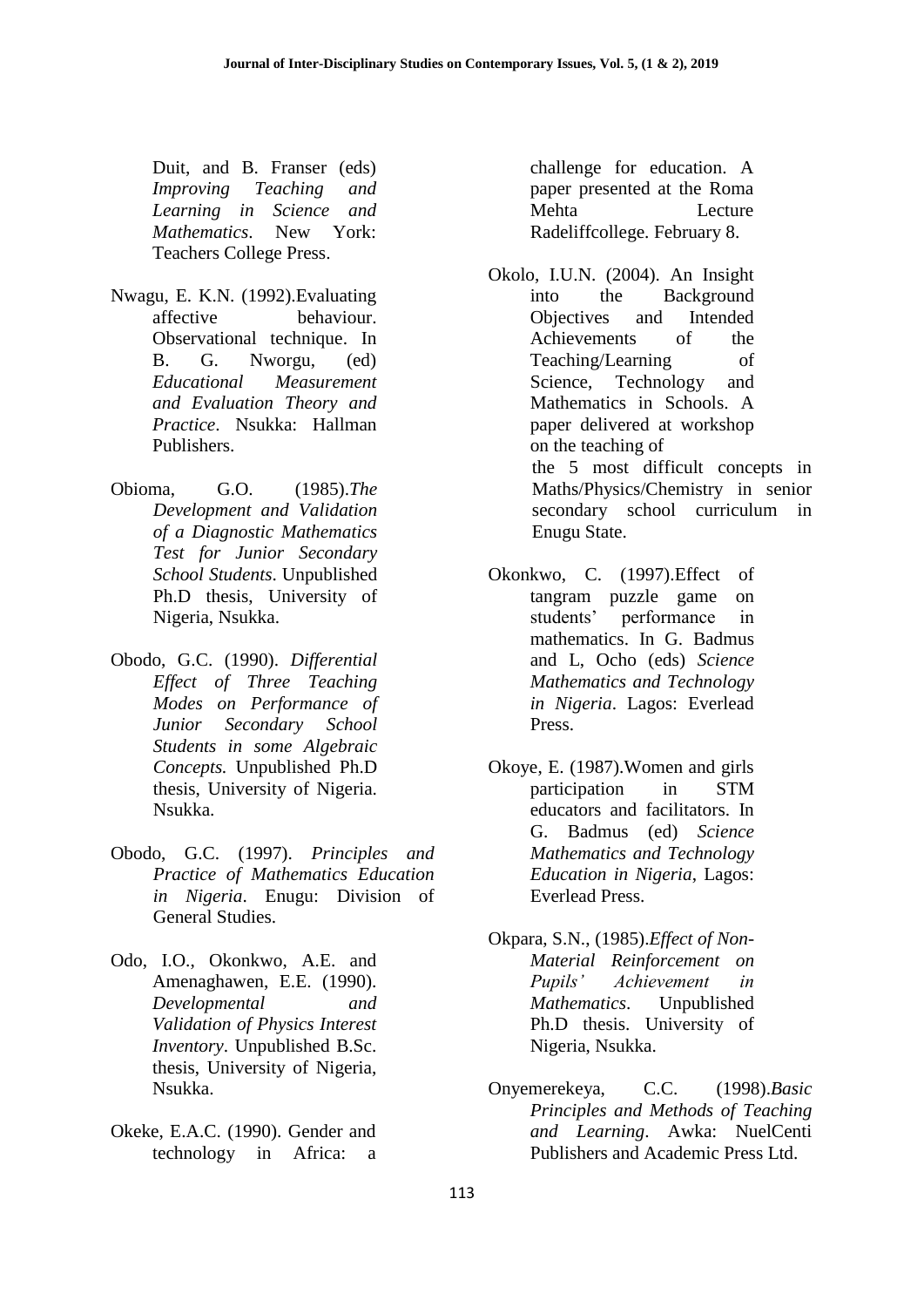- Oriji, J.O. (1984). *The Effects of Two Reinforcement Schedules on the Academic Performance of Children in Primary Science Programme*. Unpublished M.ED Thesis, University of Nigeria, Nsukka.
- Osafehinti, I.O. (1986).The Problem of Mathematics in Nigeria: Any Solution? *Journal of Science Teachers Association of Nigeria*, 24 (2), 24.
- Osibodu, S. M. (1988).Improving the access of girls and women to mathematics and mathematics related education. Education today: *A quarterly Journal of Federal Ministry of Education*, 1 (2).
- Oyadiran, J.O. (1991).*An Investigation into Factors Responsible for Poor Performance in Mathematics*. Unpublished M.ED. Thesis, University of Ibadan.

Philip, B. (2006) Mind Maps: Rubish in Theory, but Handy in Practice.

Retrieved on February 20, 2007 from [http://education.guardian.co.uk/schols/com](http://education.guardian.co.uk/schols/coment/story/o,,1755479,00.html) [ent/story/o,,1755479,00.html.](http://education.guardian.co.uk/schols/coment/story/o,,1755479,00.html)

Pressley, M, VanEtten, S, Yokoi, L, Freebern, G, and Vanmeter, P. (1998) The metacognition of college studentship: A grounded theory approach. In D. Hacker, J. Dunlosky, and A. Graesser (eds) *Metacognitions in Theory* 

*and Practice*, Mahwah NJ: Erlbaum.

- Satterly D. (1987). How Piaget's theory impacts learning http://www.funderstanding.com/piag et.cfm.
- Sobel, M.A. (1988).*Teaching Mathematics. A Source Book of Aids, Activities and Strategies*. Pretice-Hall inc.
- Stofflet, R.T. (1994).The Accommodation of Science Pedagogical Knowledge: The Application of Conceptual Change Constructs to Teacher Education. *Journal of Research in Science Teaching.* 31 (8) 87 – 90.
- Suydan, H.M. and Weaver, J.F. (1975).Research on Mathematics Learning In J. Payne, (ed) *Mathematics Learning in Early Childhood*. National Council of Teachers of Mathematics.
- Svantesson, I. (1992).*Mind Mapping and Gedachtnistraining*. GABAL: Bremen.
- Tolman, E.C. (1948).Cognitive Maps in Rats and Man. *Psychological Review* 55 189 – 208.
- Usman, I. (1997).Effect of Practical Activities on Achievement in Integrated Science, Among JSS Students in Kaduna State. *Journal of the Science Teachers' Association of Nigeria*, 28 (1)